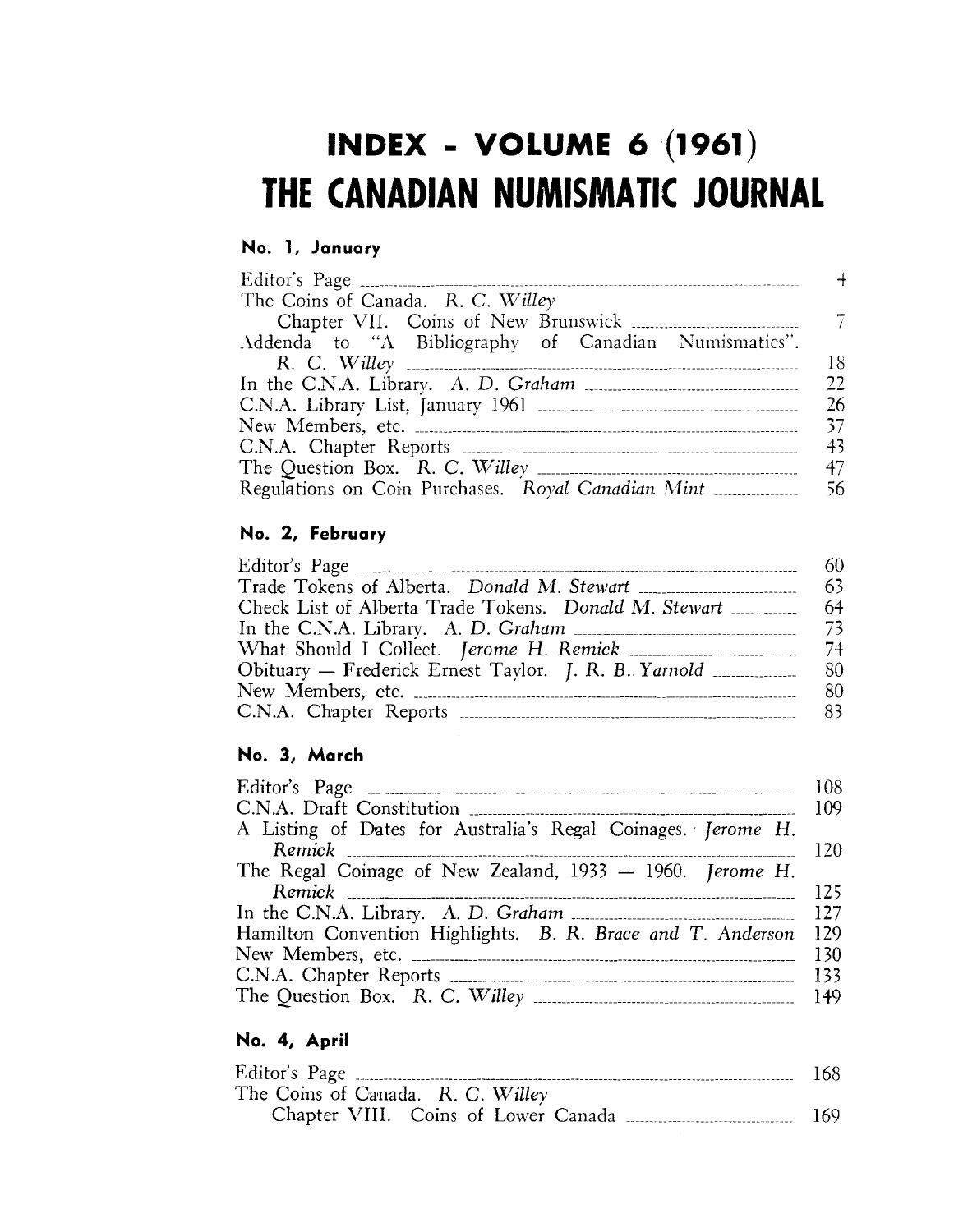| Ancient Roman Silver Denarii of the Emperors Trajan and                                                                                             |  |
|-----------------------------------------------------------------------------------------------------------------------------------------------------|--|
|                                                                                                                                                     |  |
|                                                                                                                                                     |  |
|                                                                                                                                                     |  |
| The Question Box. R. C. Willey $\ldots$ $\ldots$ $\ldots$ $\ldots$ $\ldots$ $\ldots$ $\ldots$ $\ldots$ $\ldots$ $\ldots$ $\ldots$ $\ldots$ $\ldots$ |  |

# **No.5, May**

| The Coins of Canada. R. C. Willey                         |      |
|-----------------------------------------------------------|------|
|                                                           | 226  |
|                                                           | 235  |
|                                                           | 236  |
|                                                           | 238  |
|                                                           | -239 |
|                                                           | 241  |
|                                                           | 242  |
| First Anniversary of the National Bank of Detroit's Money |      |
|                                                           | 243  |
|                                                           | $2+$ |
|                                                           | 246  |
|                                                           |      |

### **No.6, June**

|                                                               | 268 |
|---------------------------------------------------------------|-----|
| The Coins of Canada. R. C. Willey                             |     |
|                                                               | 270 |
| Military Medals, A Specialized Field of Numismatics. W. D.    |     |
|                                                               | 280 |
|                                                               | 286 |
|                                                               | 288 |
| Important New Displays on Monetary History at the Smithsonian |     |
|                                                               | 288 |
|                                                               | 291 |
|                                                               | 293 |
|                                                               | 296 |
|                                                               | 297 |
| Corrections in the January, March, and April 1961 Canadian    |     |
|                                                               | 305 |
|                                                               |     |

## **Nos. 7 and 8, July - August**

|                                                | 316 |
|------------------------------------------------|-----|
| The Coins of Canada. R. C. Willey              |     |
| Chapter VIII (continued) Coins of Lower Canada | 318 |
|                                                | 334 |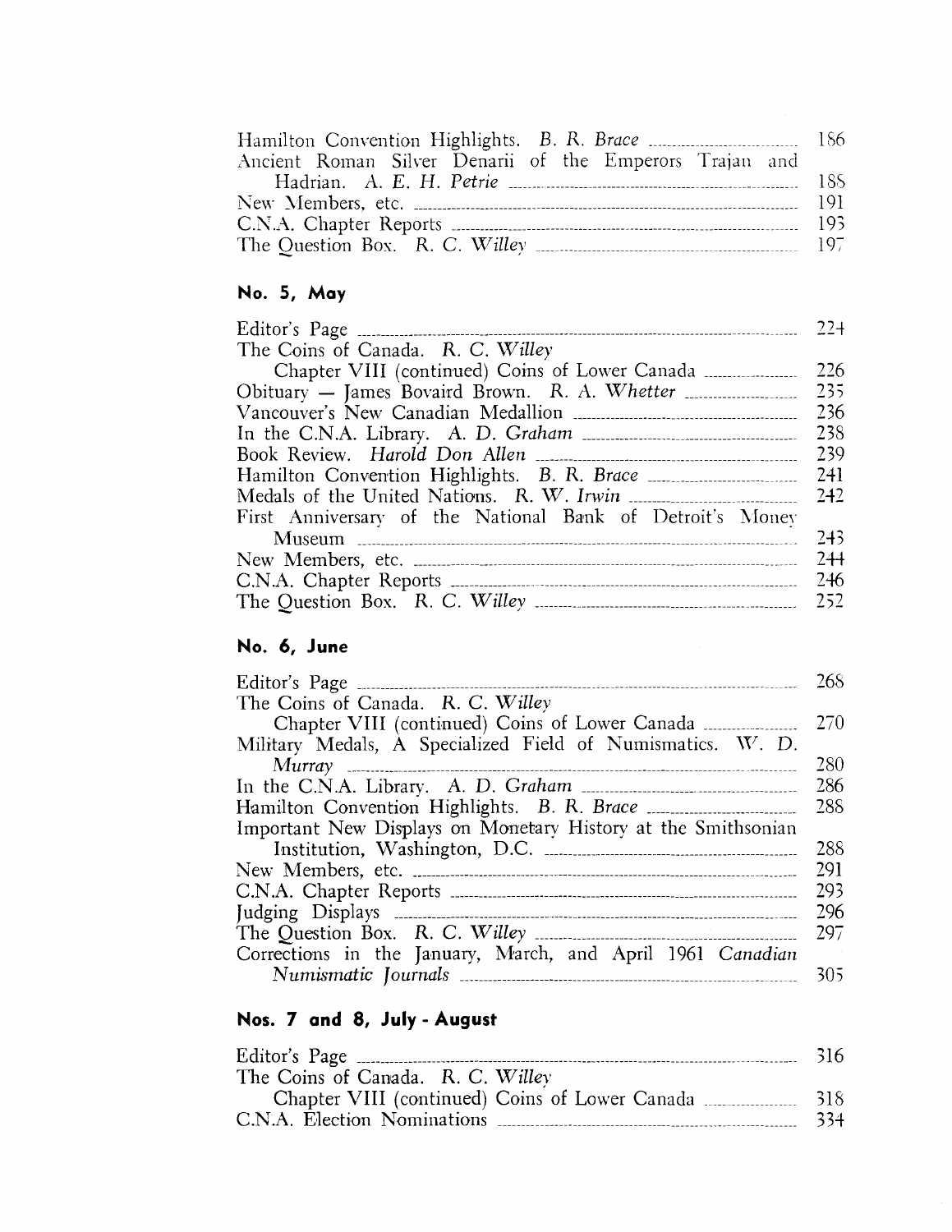| Notice to Advertisers concerning the combined July-August Cana-     |        |
|---------------------------------------------------------------------|--------|
|                                                                     | $33 +$ |
| Information Received as to Qualifications of Candidates still to be |        |
| chosen for the $1961-1963$ C.N.A. Executive                         | 335    |
|                                                                     | 336    |
|                                                                     | 338    |
| Canadian Coinage Production in 1959 and 1960. Royal Canadian        |        |
|                                                                     | 340    |
|                                                                     | 341    |
|                                                                     | 343    |
|                                                                     | 343    |
|                                                                     | 345    |
|                                                                     | 348    |
|                                                                     | 349    |

### **No.9, September**

|                                                               | 364 |
|---------------------------------------------------------------|-----|
| The Coins of Canada. R. C. Willey                             |     |
|                                                               | 367 |
| The Numismatic Society of Montreal and Gerald E. Hart. Ken-   |     |
|                                                               | 376 |
|                                                               | 378 |
| In the C.N.A. Library. A. D. Graham                           | 380 |
|                                                               | 382 |
|                                                               | 383 |
| Corrections in the June, and July-August 1961 Canadian Numis- | 387 |
|                                                               | 387 |
|                                                               |     |
|                                                               | 389 |

### **No. 10, October**

| The Coins of Canada. R. C. Willey                              |        |
|----------------------------------------------------------------|--------|
|                                                                | $-414$ |
| Numismatics and History, Parts I and II. Philip Grierson       | 421    |
|                                                                | 429    |
| Do You Know Subsidiary Coins? Jerome H. Remick                 | 430    |
| Obsolete Modern Coins, and Their Source Countries. Jerome H.   |        |
|                                                                | 432    |
|                                                                | 434    |
|                                                                | -435   |
| Warning (concerning mislaid early Canadian currency, recovered | 437    |
| Canadian Charter Members of the American Numismatic Asso-      |        |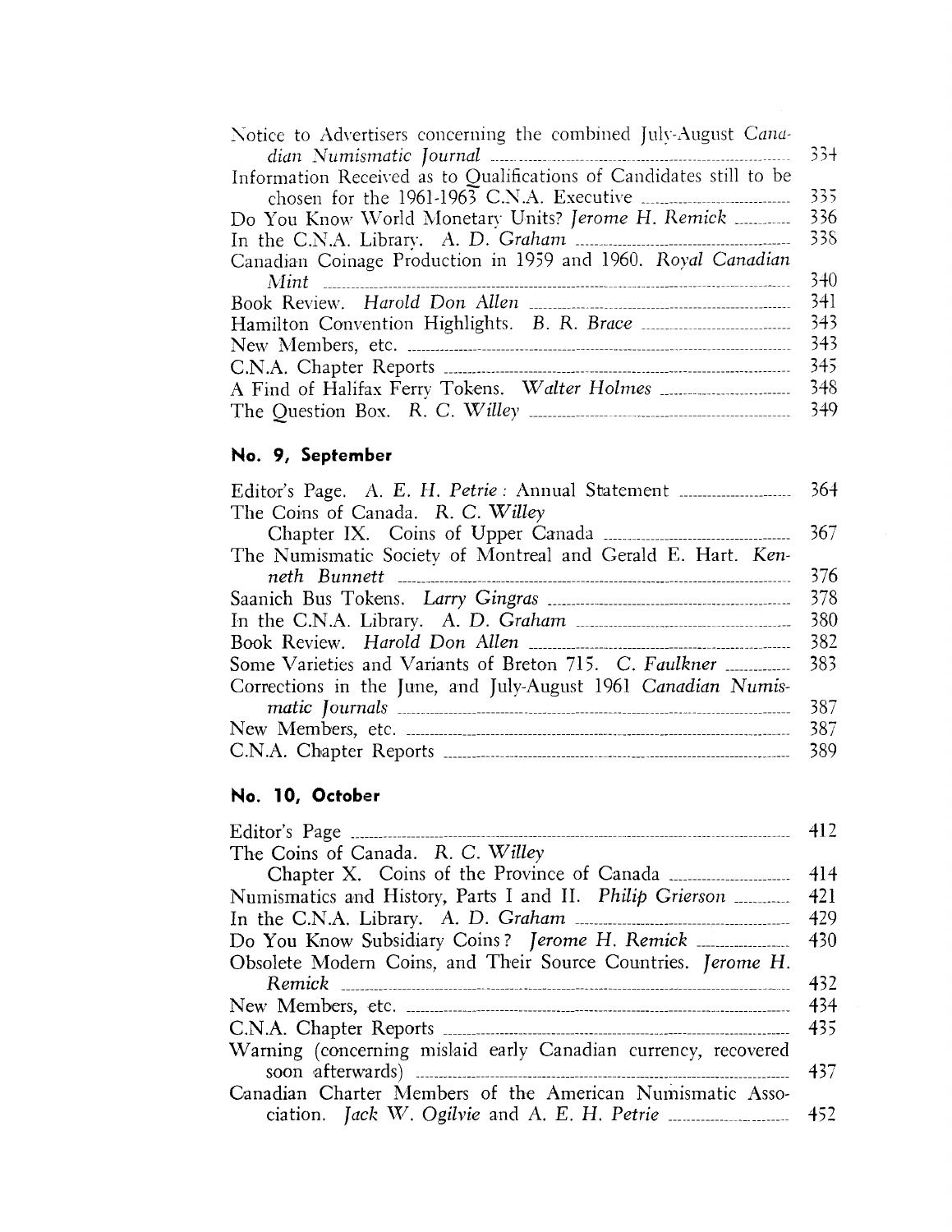### **No. 11** *<sup>t</sup>* **November**

| The Coins of Canada. R. C. Willey                                |       |
|------------------------------------------------------------------|-------|
| Chapter XI. Coins for the Northwest and British Columbia 458     |       |
| Chapter XII. The Dominion of Canada (Victoria and                |       |
|                                                                  | $+62$ |
| Numismatics and History, Parts III and IV. Philip Grierson  468  |       |
| Three Recent British Coinage Series (Fiji, Jamaica, Rhodesia and |       |
|                                                                  |       |
|                                                                  |       |
|                                                                  |       |
|                                                                  |       |
|                                                                  |       |

### **No. 12, December**

| The Coins of Canada. R. C. Willey                                                                                                                                                                                                                                                                                   |     |
|---------------------------------------------------------------------------------------------------------------------------------------------------------------------------------------------------------------------------------------------------------------------------------------------------------------------|-----|
| Chapter XII. The Dominion of Canada (George V to con-                                                                                                                                                                                                                                                               |     |
| $\frac{1}{2}$ $\frac{1}{2}$ $\frac{1}{2}$ $\frac{1}{2}$ $\frac{1}{2}$ $\frac{1}{2}$ $\frac{1}{2}$ $\frac{1}{2}$ $\frac{1}{2}$ $\frac{1}{2}$ $\frac{1}{2}$ $\frac{1}{2}$ $\frac{1}{2}$ $\frac{1}{2}$ $\frac{1}{2}$ $\frac{1}{2}$ $\frac{1}{2}$ $\frac{1}{2}$ $\frac{1}{2}$ $\frac{1}{2}$ $\frac{1}{2}$ $\frac{1}{2}$ | 506 |
|                                                                                                                                                                                                                                                                                                                     |     |
| Some Reflections Upon Being Fifty Years a Coin Collector.                                                                                                                                                                                                                                                           |     |
|                                                                                                                                                                                                                                                                                                                     |     |
|                                                                                                                                                                                                                                                                                                                     |     |
|                                                                                                                                                                                                                                                                                                                     |     |
|                                                                                                                                                                                                                                                                                                                     |     |

 $\label{eq:2.1} \frac{1}{2} \int_{\mathbb{R}^3} \frac{1}{\sqrt{2}} \, \frac{1}{\sqrt{2}} \, \frac{1}{\sqrt{2}} \, \frac{1}{\sqrt{2}} \, \frac{1}{\sqrt{2}} \, \frac{1}{\sqrt{2}} \, \frac{1}{\sqrt{2}} \, \frac{1}{\sqrt{2}} \, \frac{1}{\sqrt{2}} \, \frac{1}{\sqrt{2}} \, \frac{1}{\sqrt{2}} \, \frac{1}{\sqrt{2}} \, \frac{1}{\sqrt{2}} \, \frac{1}{\sqrt{2}} \, \frac{1}{\sqrt{2}} \, \frac{1}{\sqrt{2}} \,$ 

 $\mathcal{L}^{\mathcal{L}}(\mathcal{L}^{\mathcal{L}})$  and  $\mathcal{L}^{\mathcal{L}}(\mathcal{L}^{\mathcal{L}})$  and  $\mathcal{L}^{\mathcal{L}}(\mathcal{L}^{\mathcal{L}})$ 

 $\mathcal{L}^{\text{max}}_{\text{max}}$  and  $\mathcal{L}^{\text{max}}_{\text{max}}$ 

 $\label{eq:2.1} \mathcal{L}(\mathcal{L}^{\text{max}}_{\text{max}}(\mathcal{L}^{\text{max}}_{\text{max}}))$ 

 $\mathcal{L}^{\text{max}}_{\text{max}}$  and  $\mathcal{L}^{\text{max}}_{\text{max}}$ 

 $\label{eq:2.1} \frac{1}{\sqrt{2}}\int_{\mathbb{R}^3}\frac{1}{\sqrt{2}}\left(\frac{1}{\sqrt{2}}\right)^2\frac{1}{\sqrt{2}}\left(\frac{1}{\sqrt{2}}\right)^2\frac{1}{\sqrt{2}}\left(\frac{1}{\sqrt{2}}\right)^2\frac{1}{\sqrt{2}}\left(\frac{1}{\sqrt{2}}\right)^2.$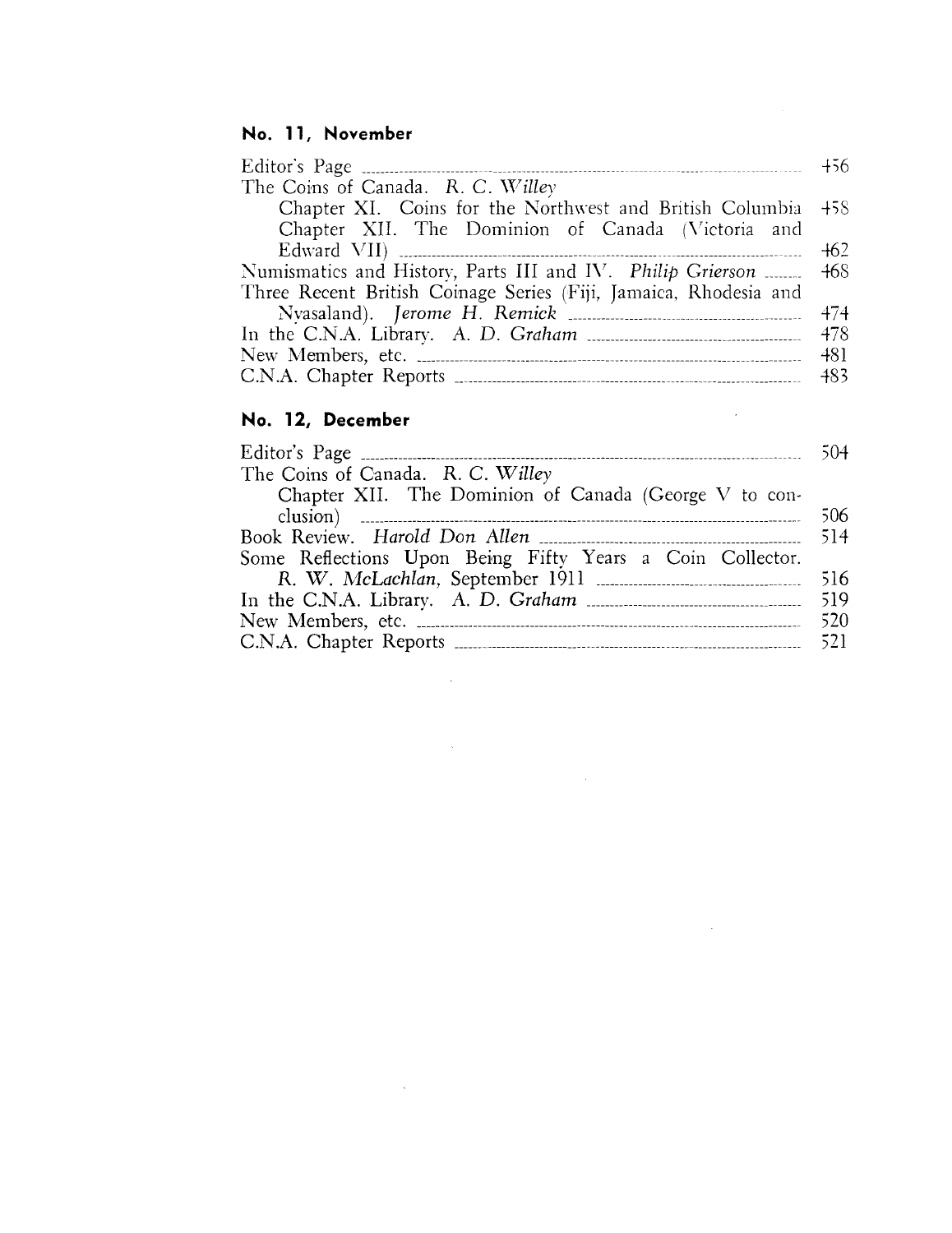# $The$  *Canadian Numismatic Journal*

### IN **D EX**

TO VOLUME 7-1962 Prepared by R. C. Willey, Assistant Editor

| <i>i</i> January                                         |    |
|----------------------------------------------------------|----|
|                                                          | 4  |
| Some Reflections upon being Fifty Years a Coin Collector |    |
|                                                          | -6 |
|                                                          | 11 |
|                                                          | 14 |
|                                                          | 16 |
|                                                          | 19 |
|                                                          | 35 |
|                                                          | 38 |
|                                                          | 43 |
|                                                          | 59 |

### **II February**

| 64                                                                  |
|---------------------------------------------------------------------|
| 65                                                                  |
| 66                                                                  |
| A Third Supplement of British Columbia Trade Tokens. L. C. Hill  77 |
| 88                                                                  |
| -90                                                                 |
|                                                                     |
|                                                                     |
| 93                                                                  |
| 102                                                                 |
| 103                                                                 |
|                                                                     |
|                                                                     |

### **III** March

|                                                                         | 128 |
|-------------------------------------------------------------------------|-----|
|                                                                         | 129 |
| Biographical Sketches of Gerald E. Hart and Louis Joseph Casault        | 131 |
| A Catalogue of the Library of Parliament Numismatic Collections, Ottawa | 134 |
| The Royal Canadian Mounted Police Medal for Long Service and Good       | 140 |
|                                                                         | 143 |
| Some Reflections upon being Fifty Years a Coin Collector.               |     |
|                                                                         | 144 |
| The Coins of Canada: Addenda and Corrigenda. R. C. Willey               | 150 |
| Addenda to "A Bibliography of Canadian Numismatics". R. C. Willey       | 153 |
|                                                                         | 156 |
|                                                                         |     |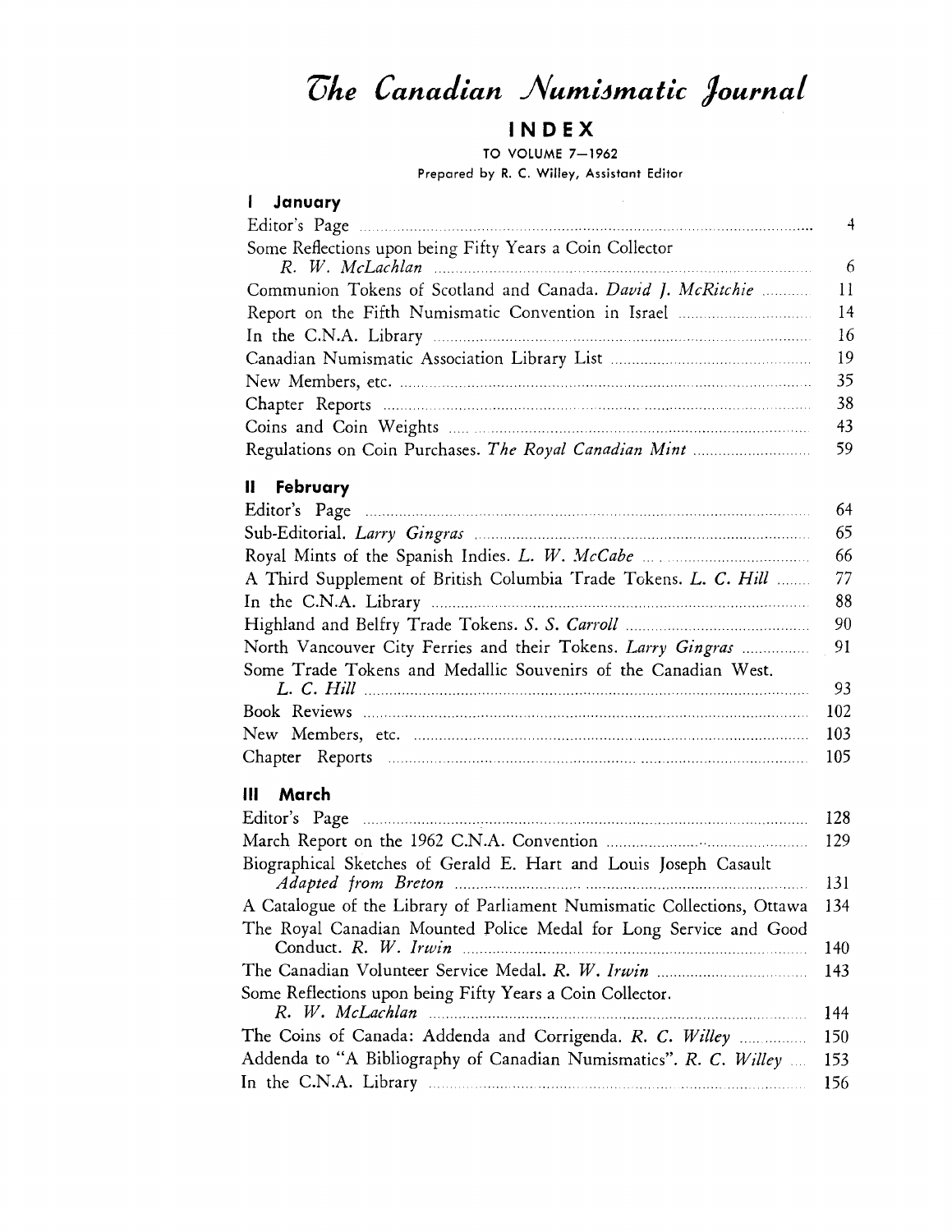|                                                                            | 158 |
|----------------------------------------------------------------------------|-----|
|                                                                            | 162 |
| IV April                                                                   |     |
|                                                                            | 188 |
|                                                                            | 189 |
| A Catalogue of the Library of Parliament Numismatic Collections, Ottawa    | 190 |
|                                                                            | 199 |
|                                                                            | 206 |
|                                                                            | 207 |
|                                                                            | 208 |
|                                                                            | 213 |
|                                                                            | 214 |
| Public Notice of Measures to Facilitate the Removal of Old Copper from     | 216 |
|                                                                            | 218 |
|                                                                            | 221 |
| V May                                                                      |     |
|                                                                            | 244 |
|                                                                            | 246 |
| A Catalogue of the Library of Parliament Numismatic Collections, Ottawa    | 247 |
|                                                                            | 255 |
|                                                                            | 258 |
|                                                                            | 262 |
|                                                                            | 264 |
| Indian Arrowheads as a Medium of Exchange. F. Jarrett                      | 265 |
| Numbers of Dies Used in Operative Department of the Royal Canadian<br>Mint | 267 |
|                                                                            | 267 |
| Competition for the Design of the 1964 Canada Silver Dollar                | 270 |
|                                                                            | 271 |
| Nova Scotia's Official Coinage: A Primary Document.                        | 273 |
| Obituaries-John Frederick Jones & Henry S. Smieding                        | 274 |
|                                                                            | 275 |
|                                                                            | 275 |
|                                                                            | 277 |
|                                                                            | 296 |
| VI<br>June                                                                 |     |
|                                                                            | 300 |
|                                                                            | 301 |
|                                                                            | 302 |
|                                                                            | 302 |
| A Catalogue of the Library of Parliament Numismatic Collections, Ottawa    | 303 |
| Canadian Military Medals Awarded for Service in the War of 1812            | 310 |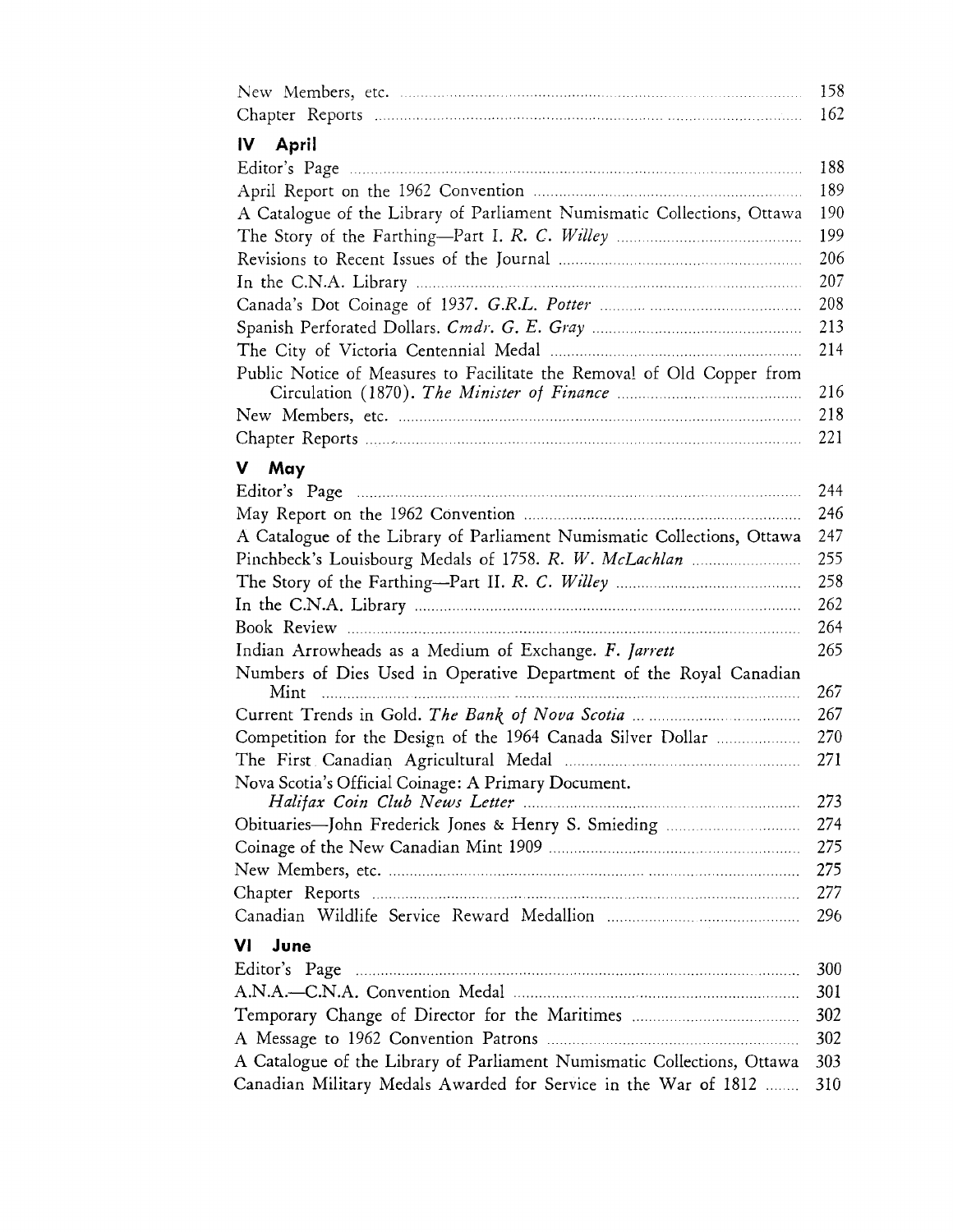| Medals of the War of 1812-1814 with Bars for Fort Detroit, Chateauguay, | 311 |
|-------------------------------------------------------------------------|-----|
|                                                                         | 317 |
|                                                                         | 319 |
|                                                                         | 320 |
|                                                                         | 321 |
|                                                                         | 322 |
|                                                                         | 326 |
|                                                                         | 327 |
|                                                                         | 327 |
|                                                                         | 329 |
| VII July                                                                |     |
|                                                                         | 352 |
| An Important Unpublished Variety of Canada's 1954 Coinage. R Margolis   | 354 |
|                                                                         | 356 |
|                                                                         | 357 |
|                                                                         | 358 |
| A Canadian Numismatist's Views on Collecting United States Coins.       | 360 |
|                                                                         | 361 |
|                                                                         | 362 |
|                                                                         | 364 |
|                                                                         | 365 |
|                                                                         | 368 |
|                                                                         | 372 |
|                                                                         | 381 |
| <b>VIII</b> August                                                      |     |
|                                                                         | 428 |
|                                                                         | 431 |
|                                                                         | 433 |
| First Annual Convention of the Province of Quebec Numismatic            |     |
|                                                                         | 434 |
|                                                                         | 436 |
|                                                                         | 440 |
|                                                                         | 441 |
|                                                                         | 442 |
|                                                                         | 444 |
| Coinage Metals-Part I-Victoria Numismatic Society                       | 459 |
| <b>September</b><br>IX                                                  |     |
|                                                                         | 464 |
|                                                                         | 466 |
|                                                                         | 467 |
|                                                                         | 467 |
|                                                                         | 469 |
|                                                                         |     |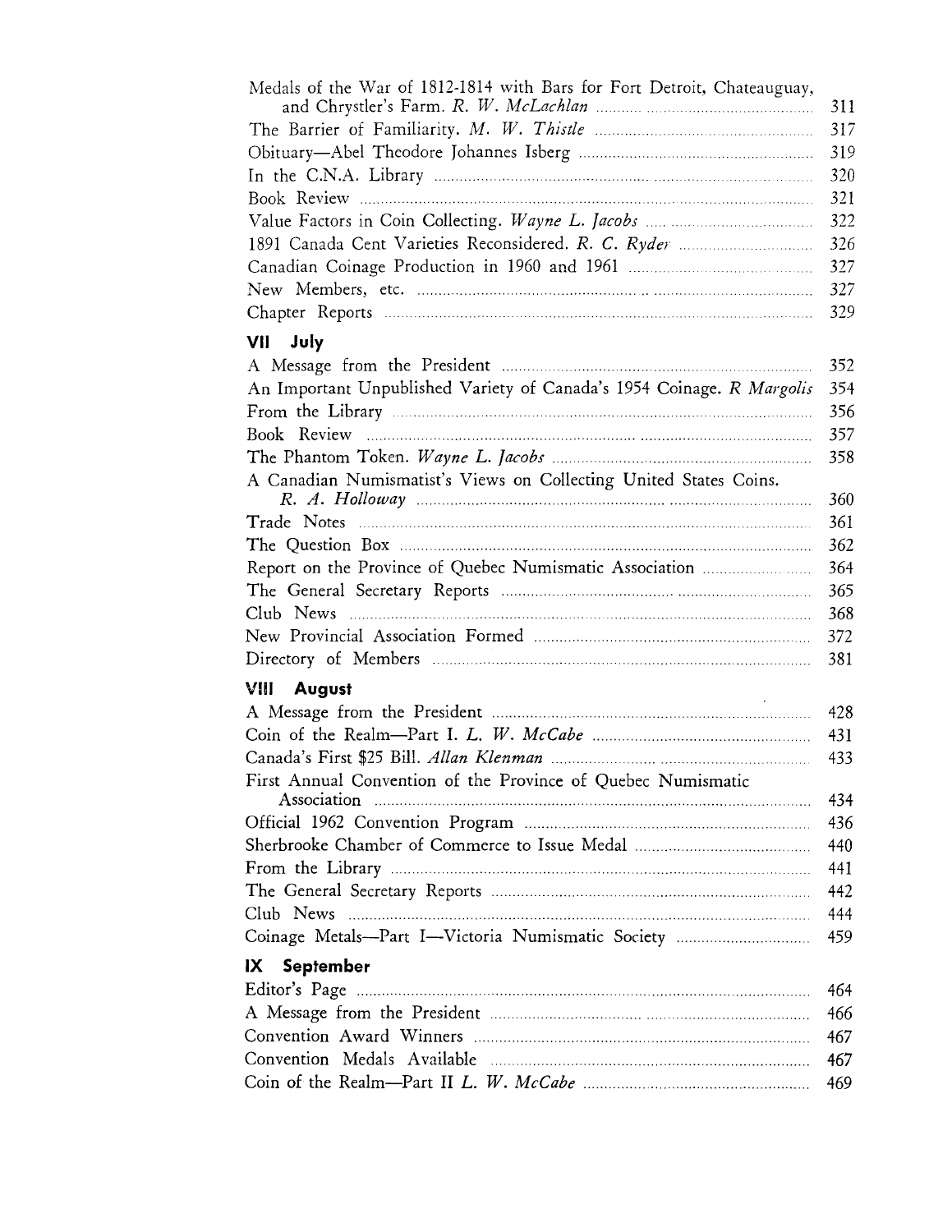| Trade Tokens in Alberta. D. M. Stewart manufacturers and the 473 |  |
|------------------------------------------------------------------|--|
|                                                                  |  |
|                                                                  |  |
|                                                                  |  |
|                                                                  |  |
|                                                                  |  |
|                                                                  |  |

# **X October**

### **XI November**

|                                                                                                                                  | 540 |
|----------------------------------------------------------------------------------------------------------------------------------|-----|
| Communion Tokens of the Presbyterian Church in Canada-Part I                                                                     |     |
| $F.$ Bowman $\ldots$ $\ldots$ $\ldots$ $\ldots$ $\ldots$ $\ldots$ $\ldots$ $\ldots$ $\ldots$ $\ldots$ $\ldots$ $\ldots$ $\ldots$ | 542 |
|                                                                                                                                  |     |
|                                                                                                                                  | 549 |
|                                                                                                                                  |     |
|                                                                                                                                  |     |
|                                                                                                                                  |     |
|                                                                                                                                  | 556 |
|                                                                                                                                  | 558 |
|                                                                                                                                  | 560 |
|                                                                                                                                  |     |

### **XII December**

|                                                                                                                                                                                                     | 580 |
|-----------------------------------------------------------------------------------------------------------------------------------------------------------------------------------------------------|-----|
|                                                                                                                                                                                                     |     |
|                                                                                                                                                                                                     |     |
|                                                                                                                                                                                                     | 586 |
| Communion Tokens of the Presbyterian Church in Canada - Part II<br>$F.$ Bowman $\ldots$ $\ldots$ $\ldots$ $\ldots$ $\ldots$ $\ldots$ $\ldots$ $\ldots$ $\ldots$ $\ldots$ $\ldots$ $\ldots$ $\ldots$ | 588 |
|                                                                                                                                                                                                     | 594 |
|                                                                                                                                                                                                     |     |
|                                                                                                                                                                                                     | 599 |
|                                                                                                                                                                                                     |     |
|                                                                                                                                                                                                     |     |
|                                                                                                                                                                                                     |     |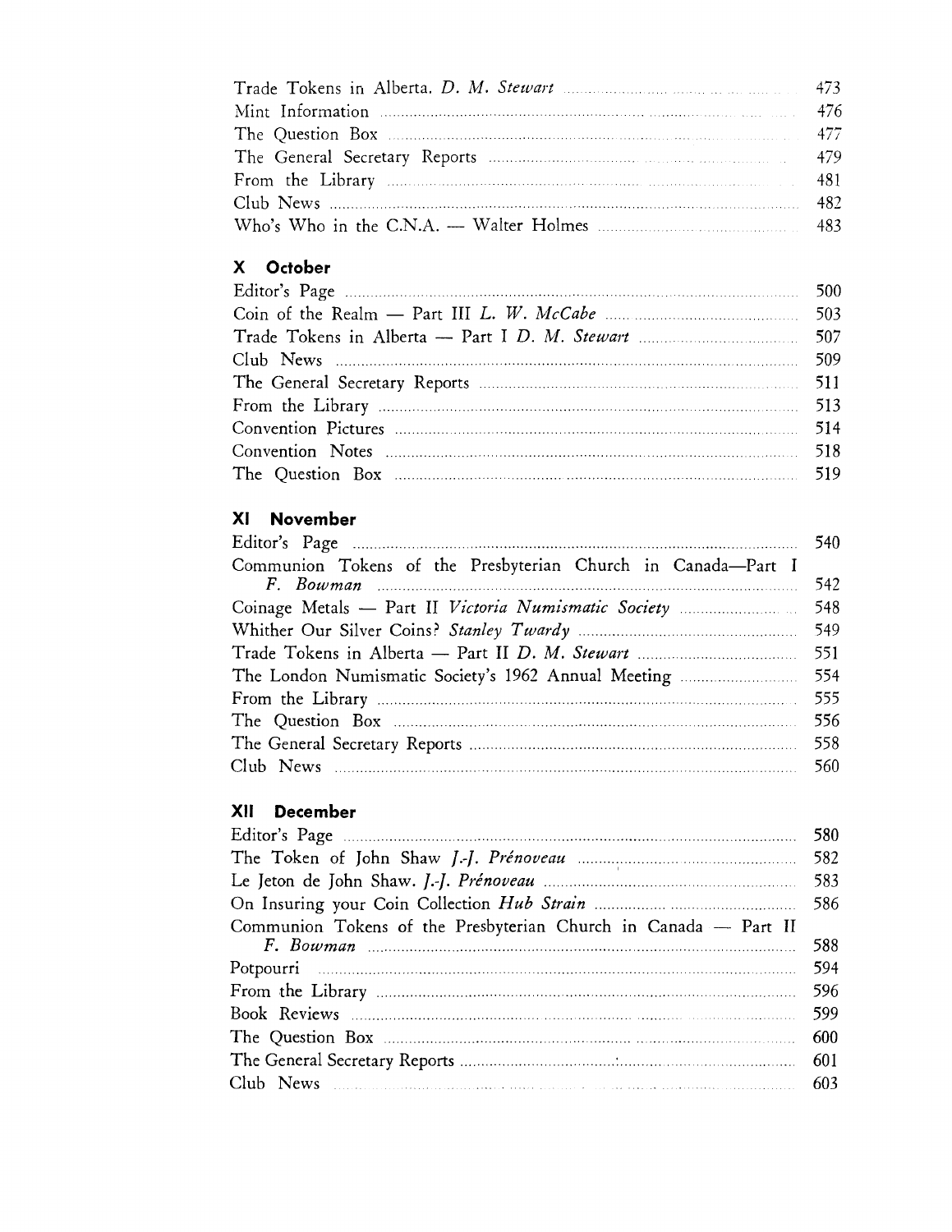# **THE CANADIAN NUMISMATIC JOURNAL**



### INDEX

TO VOLUME 8, 1963

OFFICIAL PUBLICATION OF

THE CANADIAN NUMISMATIC ASSOCIATION

Enclosure with Vol. 9, No.2 February, 1964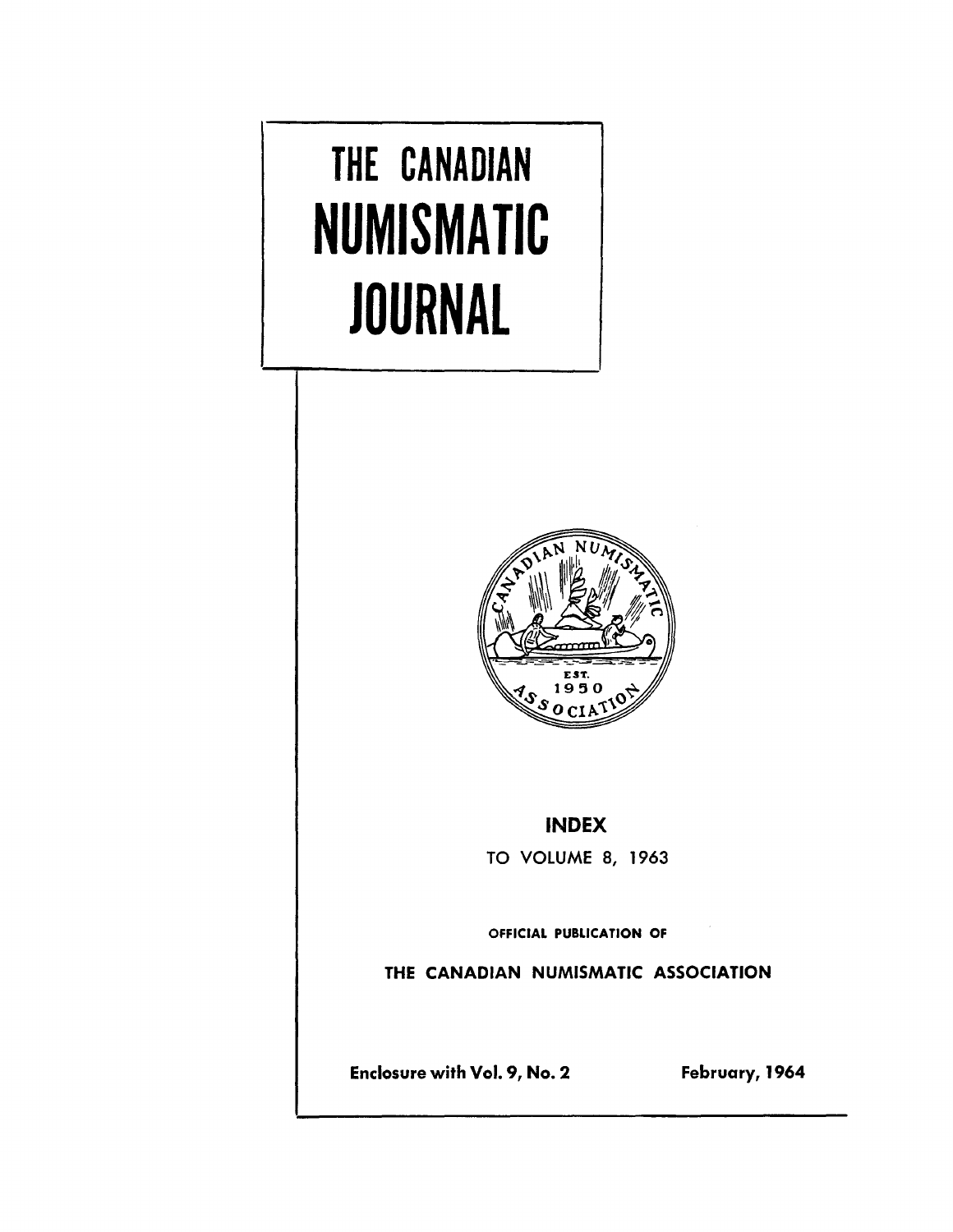# $The Canadian Numinatic Journal$

## IN D EX

#### TO VOLUME  $8 - 1963$

### Prepared by R. C. Willey, Assistant Editor

|                                                                                                                                                                                                                               | 463        |
|-------------------------------------------------------------------------------------------------------------------------------------------------------------------------------------------------------------------------------|------------|
|                                                                                                                                                                                                                               | 283        |
|                                                                                                                                                                                                                               | 194        |
|                                                                                                                                                                                                                               | 284        |
|                                                                                                                                                                                                                               | 4,56       |
|                                                                                                                                                                                                                               | 329        |
| Bibliography of Canadian Numismatics (Addenda)                                                                                                                                                                                | 95         |
| Bowman, Fred - Communion Tokens of the Presbyterian Church                                                                                                                                                                    |            |
| in Canada  17, 58, 100, 154, 198, 245, 292, 333, 381, 420, 469,                                                                                                                                                               | 513        |
| British Columbia-                                                                                                                                                                                                             |            |
|                                                                                                                                                                                                                               | 327        |
|                                                                                                                                                                                                                               | 465        |
| British Commonwealth of Nations, Commemorative Coins of the                                                                                                                                                                   | 413        |
|                                                                                                                                                                                                                               | 419        |
| Calico, F. Xavier                                                                                                                                                                                                             |            |
| Philip, Prince of Spain and King of England and Ireland                                                                                                                                                                       | 417        |
|                                                                                                                                                                                                                               | 425        |
|                                                                                                                                                                                                                               | 377        |
| Canadian Numismatic Association                                                                                                                                                                                               |            |
|                                                                                                                                                                                                                               | 340        |
|                                                                                                                                                                                                                               | 298        |
|                                                                                                                                                                                                                               | 457        |
|                                                                                                                                                                                                                               | 512        |
| Clark, James W.<br>Commemorative Coins of the British Commonwealth of Nations                                                                                                                                                 |            |
|                                                                                                                                                                                                                               | 413<br>332 |
|                                                                                                                                                                                                                               | 287        |
| Communion Tokens of the Presbyterian Church in Canada                                                                                                                                                                         |            |
| 17, 58, 100, 154, 198, 245, 292, 333, 381, 420, 469,                                                                                                                                                                          | 513        |
|                                                                                                                                                                                                                               | 368        |
|                                                                                                                                                                                                                               | 239        |
| Dethridge, Kaye and Nancy                                                                                                                                                                                                     |            |
| North American Trading and Transportation Co. Tokens                                                                                                                                                                          | 510        |
| Dickie, Gordon                                                                                                                                                                                                                |            |
|                                                                                                                                                                                                                               | 235        |
|                                                                                                                                                                                                                               | 244        |
| Foreign Coins, collecting of manufactured and contact and contact and contact and contact and contact and contact and contact and contact and contact and contact and contact and contact and contact and contact and contact | 416        |
| Forman, Jerome F.                                                                                                                                                                                                             |            |
|                                                                                                                                                                                                                               | 289        |
| Forster, F. G.                                                                                                                                                                                                                |            |
|                                                                                                                                                                                                                               | 147        |
| Gibbs, Jeremiah                                                                                                                                                                                                               |            |
|                                                                                                                                                                                                                               | 7          |
|                                                                                                                                                                                                                               | 151        |
|                                                                                                                                                                                                                               |            |

 $\ddot{\phantom{a}}$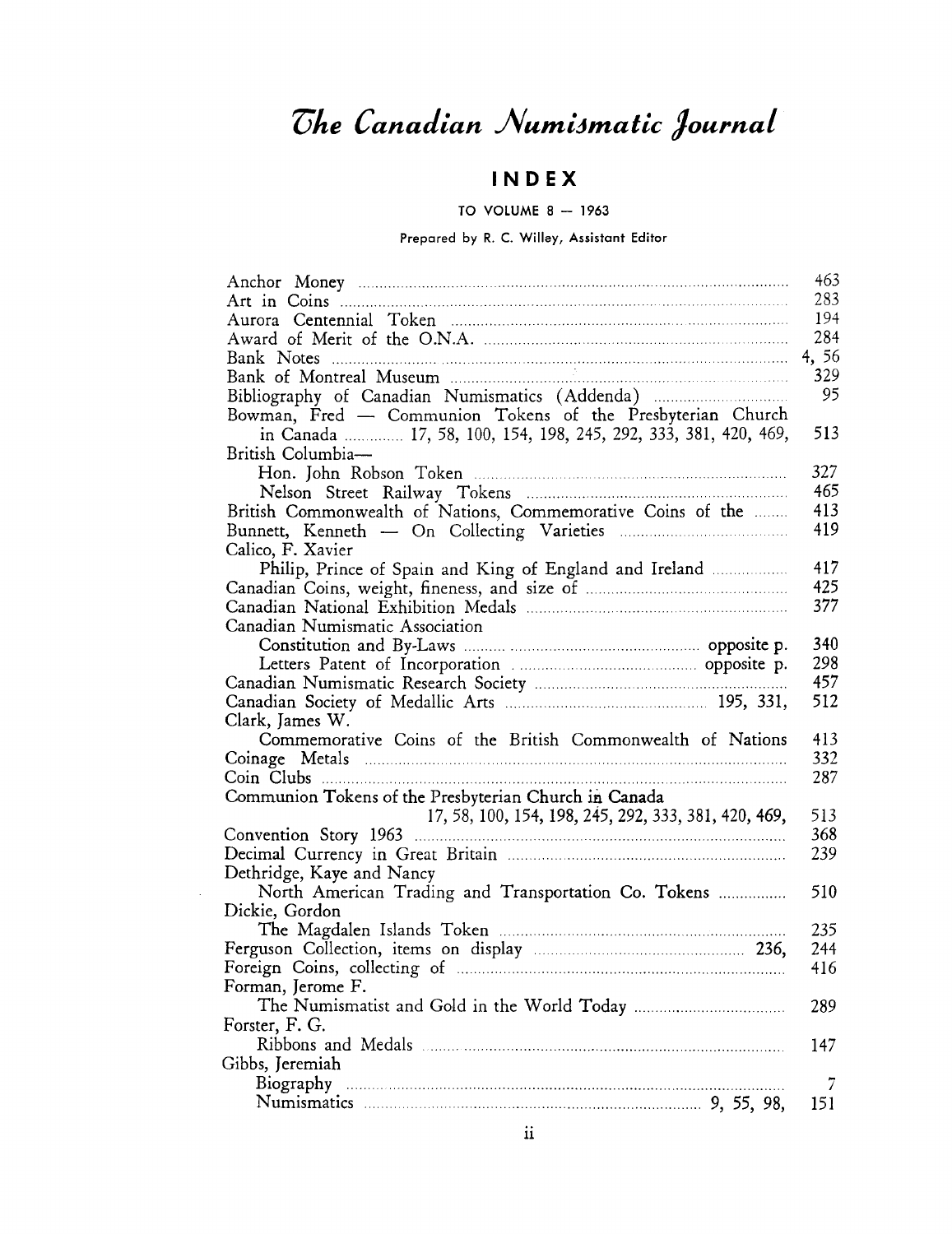| Gingras, Larry                                     |     |
|----------------------------------------------------|-----|
|                                                    | 465 |
|                                                    | 289 |
| Great Britain                                      |     |
|                                                    | 239 |
|                                                    | 417 |
|                                                    | 413 |
| Greene, Ronald A.                                  |     |
|                                                    | 327 |
| Harper, T. G.                                      |     |
|                                                    | 163 |
| Hider, Roy                                         |     |
| Some Thoughts on Operating a Successful Coin Club  | 287 |
| Hill, Leslie C.                                    |     |
| On the Importance of Proper Research and Recording | 53  |
|                                                    | 237 |
|                                                    | 509 |
| Irwin, R. W.                                       |     |
|                                                    | 463 |
| Jacobs, Wayne L.                                   |     |
|                                                    | 458 |
| Korning, S.                                        |     |
|                                                    | 283 |
| MacDonald, A. M.                                   |     |
|                                                    | 466 |
|                                                    | 235 |
|                                                    | 197 |
| McRitchie, D. J.                                   |     |
|                                                    | 471 |
| Medals                                             |     |
|                                                    | 147 |
|                                                    | 466 |
|                                                    | 509 |
|                                                    | 97  |
| Newfoundland                                       |     |
|                                                    | 237 |
|                                                    | 508 |
| North American Trading and Transportation Tokens   | 510 |
|                                                    | 509 |
| Nova Scotia                                        |     |
|                                                    | 466 |
|                                                    | 458 |
| Regal Tokens                                       |     |
| Numismatics                                        |     |
|                                                    | 151 |
|                                                    | 163 |
|                                                    | 505 |
| Prénoveau, J. J.                                   |     |
|                                                    | 143 |
| Questions and Answers                              |     |
|                                                    | 471 |
|                                                    | 241 |
|                                                    |     |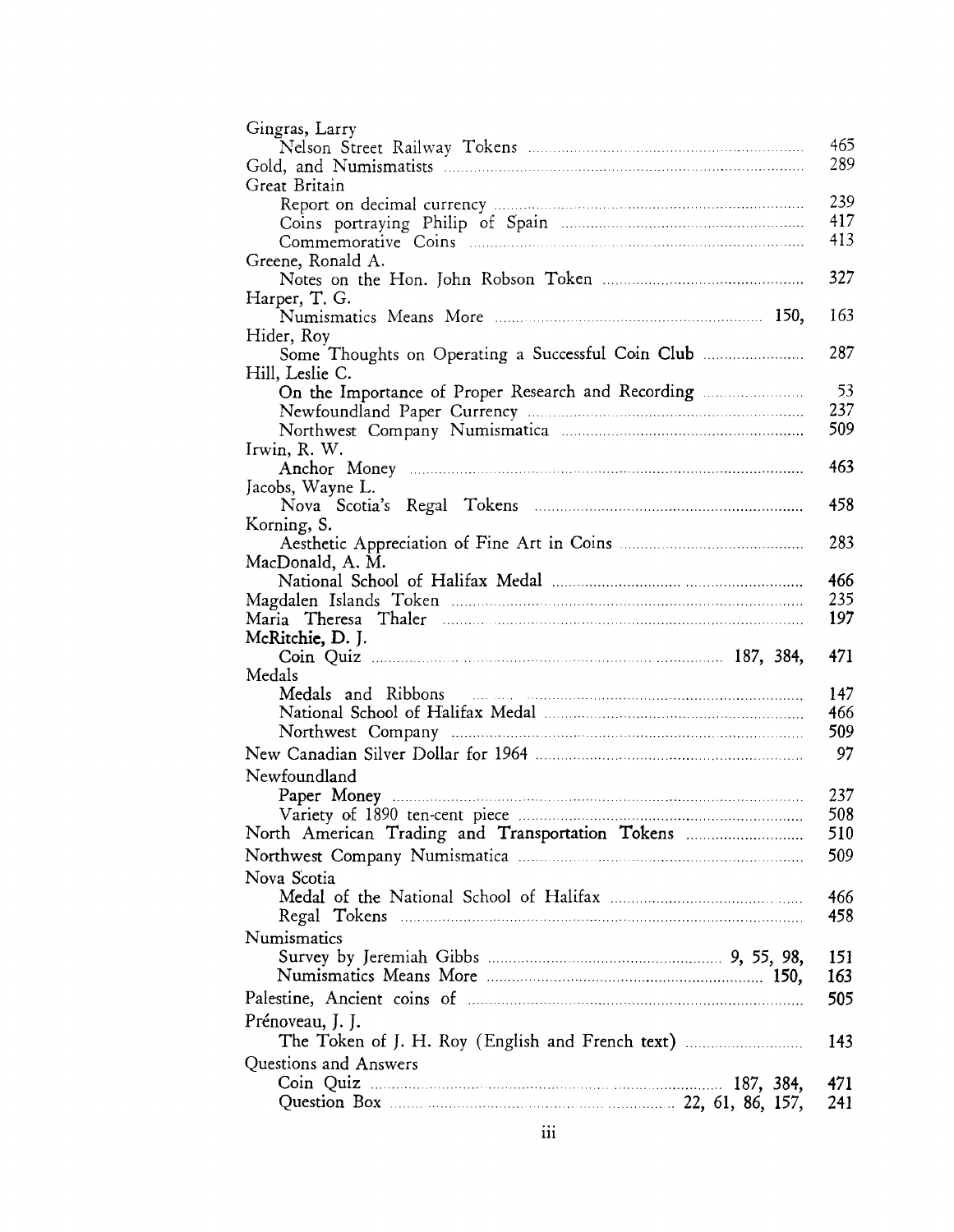| Remick, Jerome H.                                                   |     |
|---------------------------------------------------------------------|-----|
|                                                                     | 416 |
|                                                                     | 53  |
|                                                                     | 147 |
|                                                                     | 327 |
|                                                                     | 142 |
| Royal Bank of Canada to Display Items from Ferguson Collection 236, | 244 |
|                                                                     | 189 |
| Sandham, Alfred.                                                    |     |
|                                                                     | 107 |
| Tokens, Canadian Colonial                                           |     |
|                                                                     | 197 |
|                                                                     | 509 |
|                                                                     | 458 |
|                                                                     | 143 |
| Tokens, later Canadian and American                                 |     |
|                                                                     | 194 |
|                                                                     | 465 |
| North American Trading and Transportation Co. Tokens                | 510 |
|                                                                     | 327 |
| Varieties                                                           | 419 |
| Wilkinson, Dr. John S. receives O.N.A. Award of Merit               | 284 |
| Willey, R. C.                                                       |     |
| Bibliography of Canadian Numismatics (Addenda)                      | 95  |
|                                                                     | 505 |
|                                                                     | 241 |
|                                                                     |     |

**•**

### INSERTS:

Constitution & By-laws - August

Letters Patent Incorporating the Association - July

Library List - February

Index for 1962 - February

Election Ballots - July

A key to the page numbers given in this index follows:

| $1 - 48$ -January   | $227 - 320 - \ln y$    |
|---------------------|------------------------|
| 49-88-February      | 321-360-August         |
| 89—136—March        | 361-408-September      |
| $137 - 180 -$ April | $409 - 452 - October$  |
| $181 - 228 - May$   | $453 - 500 -$ November |
| $229 - 276$ June    | $501 - 540$ -December  |
|                     |                        |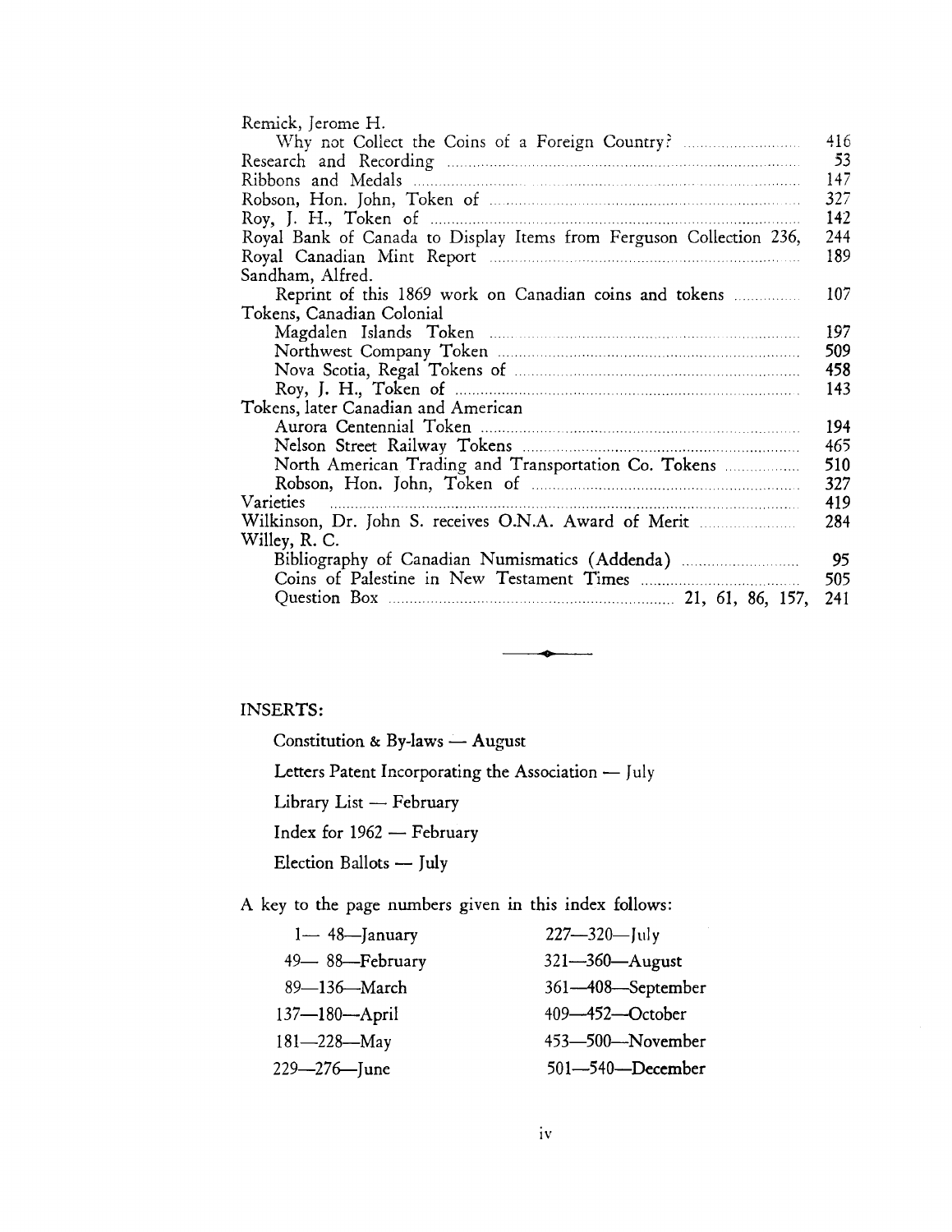# **THE CANADIAN NUMISMATIC JOURNAL**



*!J.nJex*

TO VOLUME 9, 1964

OFFICIAL PUBLICATION OF

THE CANADIAN NUMISMATIC ASSOCIATION

Enclosure with Vol. 10, No. 2 February, 1965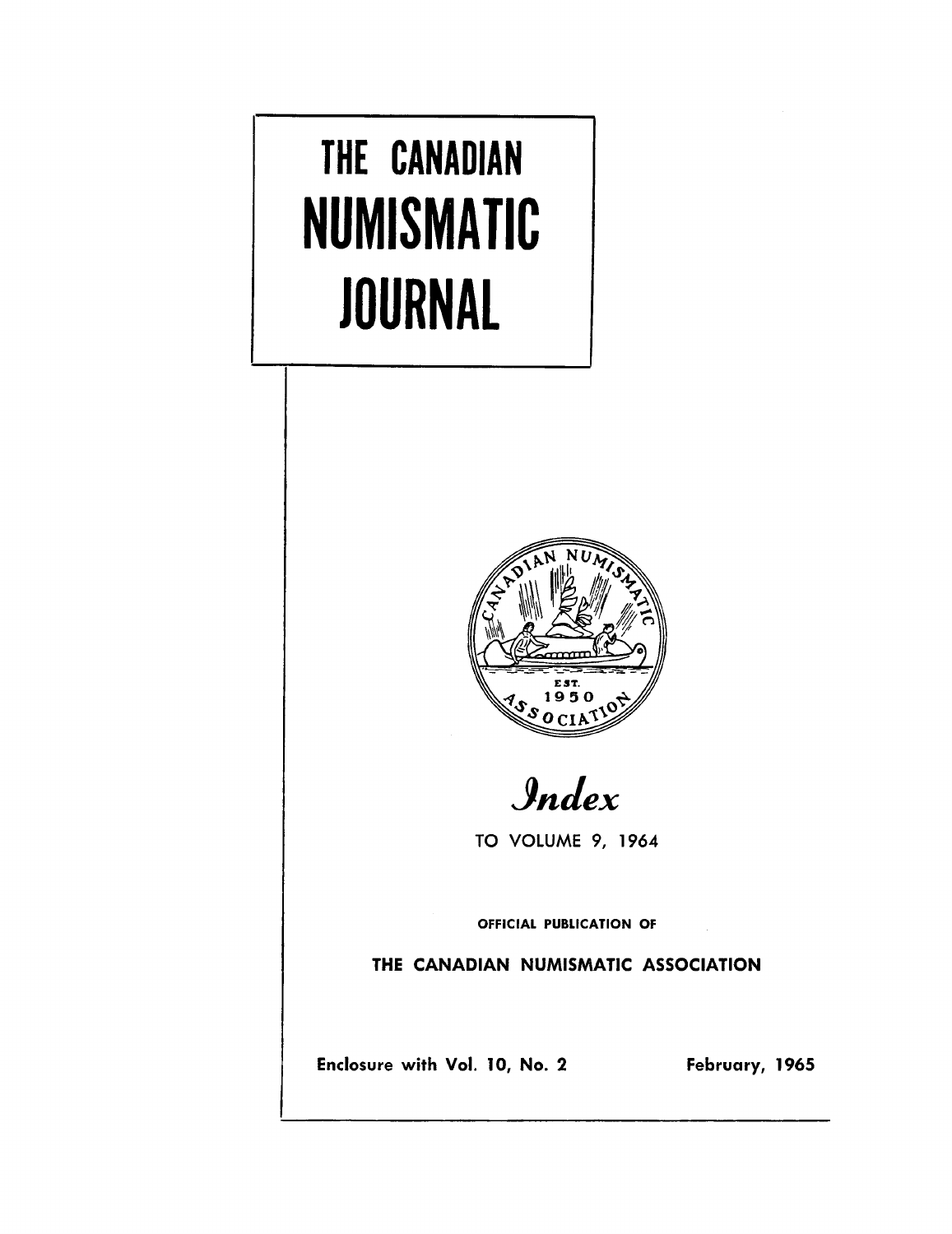### KEY

to the page numbers given in this index

| $85 - 128$ March<br>129-176 April<br>$177 - 224$ May<br>225—272 June | $1 - 44$ January<br>45 – 84 February | $273 - 320$ July<br>$321 - 360$ August<br>$405 - 452$ October | 361-404 September<br>$453 - 500$ November<br>$501 - 544$ December |
|----------------------------------------------------------------------|--------------------------------------|---------------------------------------------------------------|-------------------------------------------------------------------|
|----------------------------------------------------------------------|--------------------------------------|---------------------------------------------------------------|-------------------------------------------------------------------|

#### INDEX

**•**

| Alberta Golden Jubilee Medals, The - by Donald M. Stewart<br>Ashe, David                               | 97         |
|--------------------------------------------------------------------------------------------------------|------------|
| Clippers; Pale Ghosts of Yesteryear 281, 329,                                                          | 373        |
|                                                                                                        | 240        |
| Baffin Land, King of — by D. M. Stewart<br><b>Book Reviews</b>                                         | 182        |
|                                                                                                        | 121        |
|                                                                                                        | 516        |
| Coin Preservation Handbook — by Charles Frank                                                          | 516        |
| Coins in China's History — by Arthur Cole Bradden                                                      | 60<br>147  |
| Coins - Questions and Answers - by Krause Publications Staff                                           | 516        |
| Commercial Coins $-$ 1787-1804 by R. C. Bell $\ldots$                                                  | 22         |
| Communion Tokens: The Australian, New Zealand and Miscellaneous                                        | 516        |
| Series - by R. M. Greig, H. Robinson and W. W. Woodside                                                | 308        |
| From Real to Rand — by J. T. Becklake<br>Guide Book of United States Coins, A, 1965 Edition — by R. S. |            |
|                                                                                                        | 377        |
| Guide to the Grading of United States Coins, A - by Martin R.                                          | 241        |
|                                                                                                        | 309        |
| Open Account — by Keith Sinclair and W. F. Mandle                                                      | 517        |
| Profit March of Your Coin Investment $-$ 1935-1971, The $-$ by George                                  | 309        |
|                                                                                                        | 198        |
| Standard Catalogue of Canadian Coins, Tokens and Paper Money,                                          |            |
| 1965 edition-by James E. Charlton                                                                      | 377        |
| Bowman, Fred<br>The Communion Tokens of the Presbyterian Church in Canada                              |            |
| 15, 54, 98, 143, 195, 243, 292, 336, 379, 425, 470 and                                                 | 518        |
| Bradfield, Elston G.                                                                                   | 183        |
| British Commonwealth of Nations Series, Information Available on the-by                                |            |
|                                                                                                        | 513        |
|                                                                                                        | 368        |
|                                                                                                        |            |
|                                                                                                        | 509<br>367 |
|                                                                                                        |            |
|                                                                                                        | 353        |
|                                                                                                        | 288<br>91  |
| Canadian Numismatics, Past, Present and Future by Major Sheldon S. Carroll                             | 231        |
| Carroll, Major Sheldon S.                                                                              |            |
| Canadian Numismatics, Past, Present and Future                                                         | 231        |
| Casual Look at Telephone Tokens, A — by D. M. Stewart                                                  | 369<br>332 |
| Centenary of Newfoundland Decimal Patterns, The - by Leslie C. Hill                                    | 512        |
| Changing Money? — by Richard F. Jansen                                                                 | 461        |
| Charlton. J. E                                                                                         | 240        |
|                                                                                                        |            |
| $2 -$                                                                                                  |            |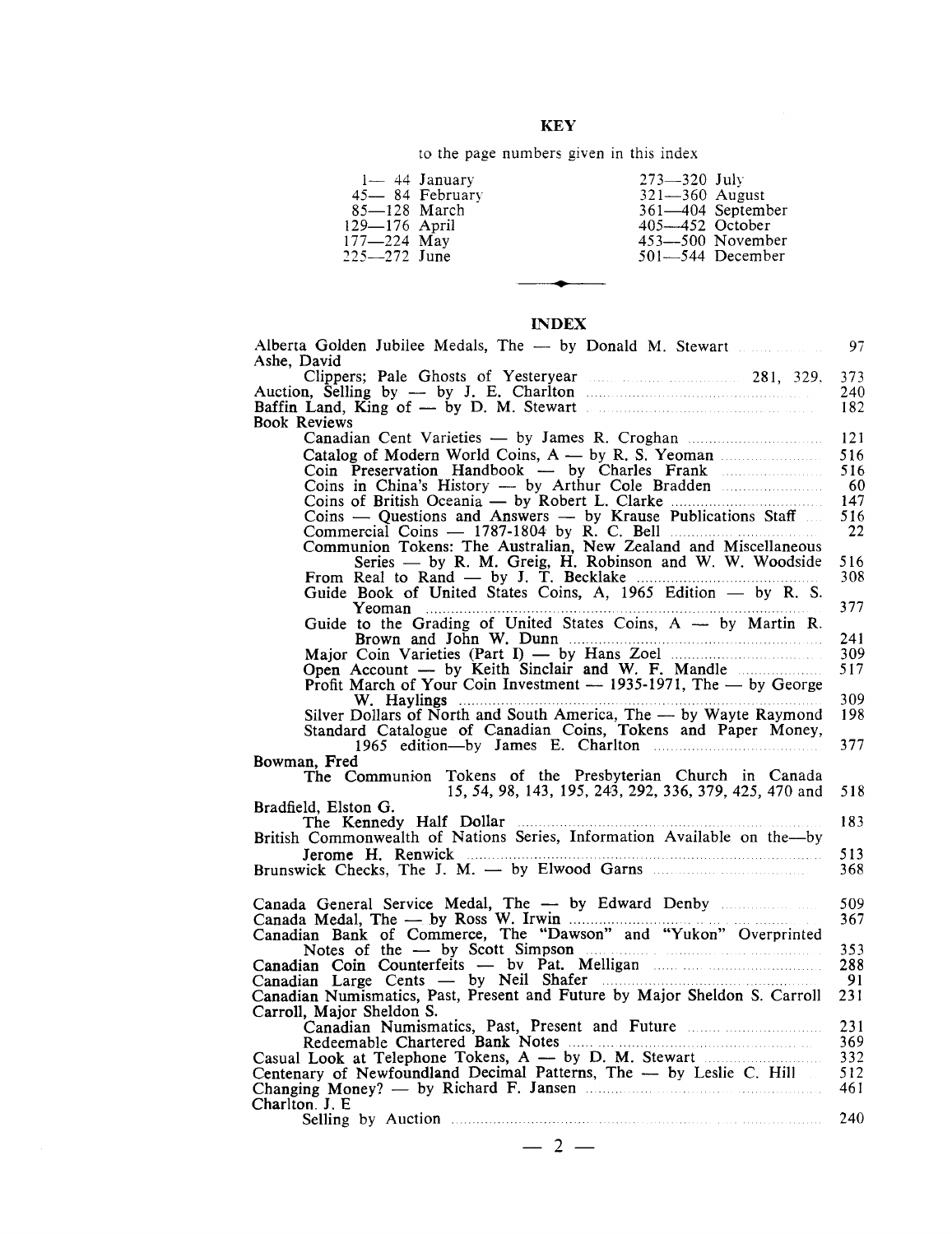| Chartered Bank Notes, Redeemable - by Sheldon S. Carroll<br>Clark, James W.                                                                                                                                                                                                                                                                                                                                                                                                                                                                                                                                                                              | 369<br>368                                              |
|----------------------------------------------------------------------------------------------------------------------------------------------------------------------------------------------------------------------------------------------------------------------------------------------------------------------------------------------------------------------------------------------------------------------------------------------------------------------------------------------------------------------------------------------------------------------------------------------------------------------------------------------------------|---------------------------------------------------------|
| The "Specimen" 1935 Great Britain Crown: A Fourth Type<br>Clarke, William N.                                                                                                                                                                                                                                                                                                                                                                                                                                                                                                                                                                             | 508                                                     |
| Clippers: Pale Ghosts of Yesteryear by David Ash 281, 329,<br>Coinage of Hanoverian England, The $-$ by William N. Clarke<br>Coin Quiz — by D. J. McRitchie $\ldots$ [41, 291,<br>Coins, Edge Inscriptions on - by Alex. M. Sweeton<br>Collectors? Where are the - by T. G. Harper<br>Communion Tokens of the Presbyterian Church in Canada — by Fred<br>Bowman 15, 54, 98, 143, 195, 243, 292, 336, 379, 425, 470<br>Conspirator's Victory Coin, $A - by G$ . J. Dickie and a set of the set of the constant of the constant of the constant of the constant of the constant of the constant of the constant of the constant of the constant of the con | -5<br>373<br>$\sim$ 5<br>421<br>239<br>511<br>518<br>50 |
| Convention, The 1964 — at Halifax, Nova Scotia<br>$Report \t - by A. M. MacDonald \t$<br><b>Business Example 2016 CONSUMER 2016 CONSUMER 2016 CONSUMER 2016 CONSUMER 2016</b>                                                                                                                                                                                                                                                                                                                                                                                                                                                                            | 415<br>417                                              |
| Counterfeits, Canadian Coin — by Pat Melligan<br>Countermarked Spanish Dollar, The — by G. J. Dickie<br>Countermarks, The Mysterious GR 5 ORD — by R. C. Willey                                                                                                                                                                                                                                                                                                                                                                                                                                                                                          | 288<br>422<br>238                                       |
| Denby, Edward<br>Military Medals — Why and How to Collect Them<br>Dickie, G. J.                                                                                                                                                                                                                                                                                                                                                                                                                                                                                                                                                                          | 51<br>419<br>509                                        |
|                                                                                                                                                                                                                                                                                                                                                                                                                                                                                                                                                                                                                                                          | 50<br>371<br>289                                        |
| Dickie, G. J.<br>Dollar, The Countermarked $\hat{Spanish}$ — by G. J. Dickie                                                                                                                                                                                                                                                                                                                                                                                                                                                                                                                                                                             | 422<br>422<br>287                                       |
| Edge Inscriptions on Coins — by Alex M. Sweeton                                                                                                                                                                                                                                                                                                                                                                                                                                                                                                                                                                                                          | 239<br>237                                              |
| Facts!, Let's State the - by T. G. Harper                                                                                                                                                                                                                                                                                                                                                                                                                                                                                                                                                                                                                | $\overline{9}$<br>137<br>237                            |
| Garns, Elwood<br>a sa sala na<br>General Service Medal, When a Baby Won a - by Edward Denby<br>Grading of Canadian Coins, A Thumbnail Guide to the-by Sol Taylor<br>Gray, John, (of Vancouver)                                                                                                                                                                                                                                                                                                                                                                                                                                                           | 368<br>51<br>371<br>11                                  |
| Great Britain Crown: A Fourth Type, The "Specimen" 1935 - by James                                                                                                                                                                                                                                                                                                                                                                                                                                                                                                                                                                                       | 468<br>507<br>508                                       |
| Greene, Ronald A.<br>The Token Collector's Dilemma, The Plastic Token                                                                                                                                                                                                                                                                                                                                                                                                                                                                                                                                                                                    | 12<br>458                                               |
| Guay, Allen E.<br>Official Commemorative Medals of Canada 135, 187,<br>Gunmoney, Irish — by G. J. Dickie <b>Election</b> 2014                                                                                                                                                                                                                                                                                                                                                                                                                                                                                                                            | 236<br>289                                              |
| Halle, Cleo<br>Hanoverian England, The Coinage of - by William N. Clarke                                                                                                                                                                                                                                                                                                                                                                                                                                                                                                                                                                                 | 186<br>5                                                |
| Harper, T. G.<br>Let's State the Facts!<br>Where                                                                                                                                                                                                                                                                                                                                                                                                                                                                                                                                                                                                         | 137<br>511                                              |
| $-3-$                                                                                                                                                                                                                                                                                                                                                                                                                                                                                                                                                                                                                                                    |                                                         |

 $\mathcal{A}^{\mathcal{A}}$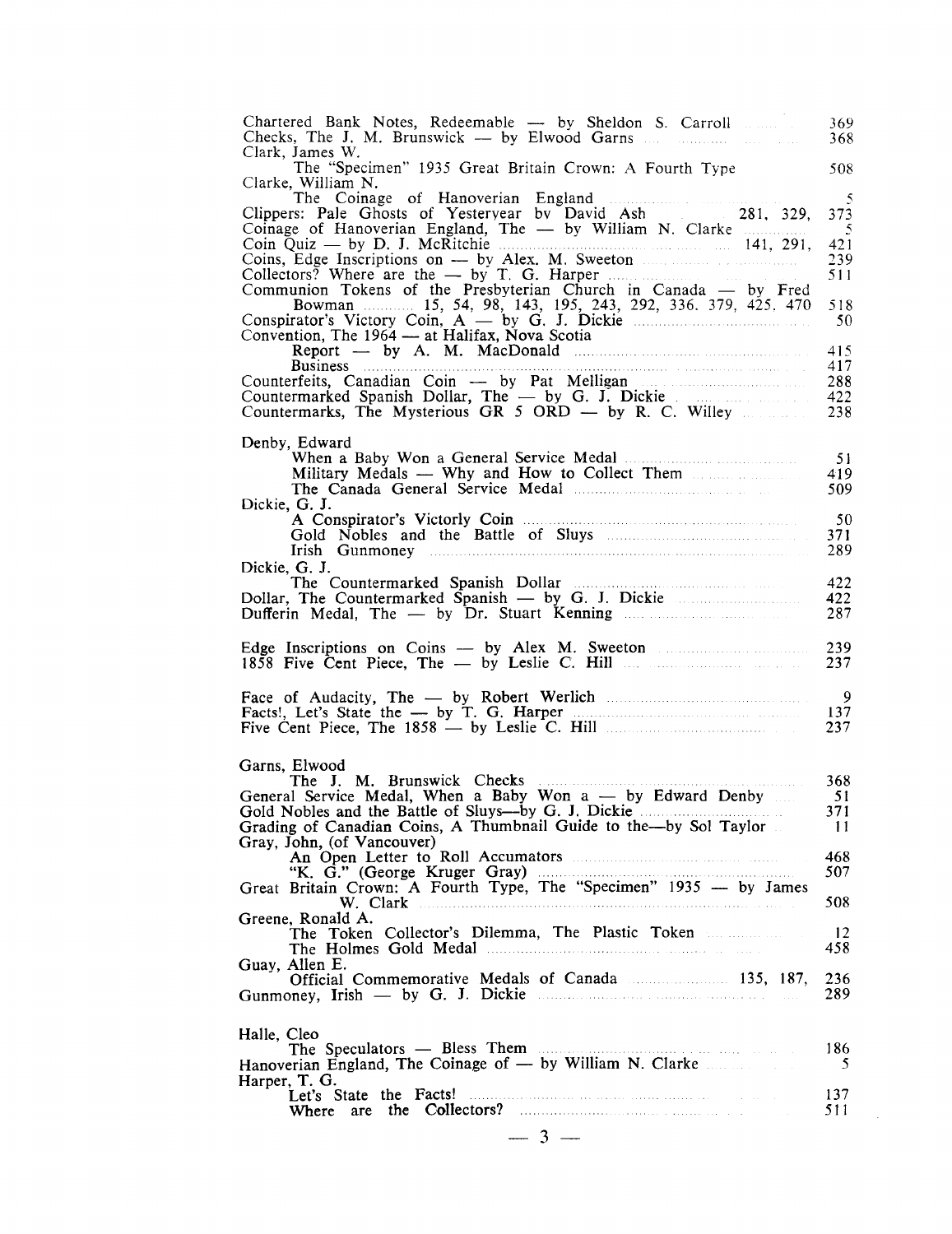| An Early Medal of the Hudson's Bay Co.                                                                                                                                                          | 96          |
|-------------------------------------------------------------------------------------------------------------------------------------------------------------------------------------------------|-------------|
| The Centenary of Newfoundland Decimal Patterns                                                                                                                                                  | 512<br>237  |
|                                                                                                                                                                                                 | -14         |
| Hobby Not Based on One Coin or One Year — by Clifford Mischler<br>$\mathcal{L}_{\text{max}}$                                                                                                    | 364         |
|                                                                                                                                                                                                 | 458         |
| Hudson's Bay Co., An Early Medal of the - by Leslie Hill                                                                                                                                        | 96          |
|                                                                                                                                                                                                 | 192         |
| Information Available on the British Commonwealth of Nations Series                                                                                                                             | 513         |
|                                                                                                                                                                                                 | 289         |
| Irwin. Ross W.                                                                                                                                                                                  |             |
|                                                                                                                                                                                                 | 94          |
|                                                                                                                                                                                                 | 49<br>367   |
|                                                                                                                                                                                                 | 285         |
| Jacobs, Wayne L.                                                                                                                                                                                |             |
|                                                                                                                                                                                                 | 8           |
| Jansen, Richard F.                                                                                                                                                                              |             |
|                                                                                                                                                                                                 | 461         |
| Johnson, James                                                                                                                                                                                  | 370         |
|                                                                                                                                                                                                 | 464         |
|                                                                                                                                                                                                 | 183         |
| Kenning, Dr. Stuart                                                                                                                                                                             |             |
|                                                                                                                                                                                                 | 287         |
|                                                                                                                                                                                                 | 507         |
|                                                                                                                                                                                                 | 182         |
|                                                                                                                                                                                                 | 137         |
| Manville, Ray                                                                                                                                                                                   |             |
|                                                                                                                                                                                                 |             |
|                                                                                                                                                                                                 | 139         |
| McRitchie, D. J.<br>Coin Quiz                                                                                                                                                                   |             |
| $\cdots$ 141, 291,                                                                                                                                                                              | 421<br>367  |
|                                                                                                                                                                                                 | 509         |
|                                                                                                                                                                                                 | 287         |
|                                                                                                                                                                                                 | 458         |
| Medal, The Westclock Commemorative — by D. M. Stewart                                                                                                                                           | 309<br>- 96 |
| Medals, The Alberta Golden Jubilee - by Donald M. Stewart                                                                                                                                       | 97          |
| Medals of Canada, Official Commemorative $-$ by Allen Guay $\ldots$ 135, 187,                                                                                                                   | 236         |
| Medals — Why and How to Collect Them, Military — by Edward Denby                                                                                                                                | 419         |
| Melligan, Pat                                                                                                                                                                                   | 465         |
|                                                                                                                                                                                                 | 288         |
|                                                                                                                                                                                                 | 94          |
| Military Medals - Why and How to Collect Them - by Edward Denby                                                                                                                                 | 419         |
| Mint, The Royal Canadian — by Norval A. Parker<br>Mischler, Clifford                                                                                                                            | 326         |
|                                                                                                                                                                                                 | 364         |
| Mysterious GR 5 ORD Countermarks, The - by R. C. Willey                                                                                                                                         | 238         |
| Newfoundland Decimal Patterns, The Centenary of -- by Leslie C. Hill                                                                                                                            | 512         |
| 1916 "C" Sovereign, The<br>.                                                                                                                                                                    | 411         |
|                                                                                                                                                                                                 | 371         |
| Notes, Redeemable Chartered Bank — by Major Sheldon S. Carroll<br>Notes of the Canadian Bank of Commerce, The "Dawson" and "Yukon"                                                              |             |
| Overprinted — by Scott Simpson <b>Election</b> Section 2016                                                                                                                                     | 369<br>353  |
| Numismatics, Past, Present and Future, Canadian - by Major Sheldon                                                                                                                              |             |
| S. Carroll                                                                                                                                                                                      | 231<br>324  |
| Numismatist, The Professional — by Lloyd T. Smith <b>Election</b> 2016<br>Numismatist Defined — by James G. Johnson <b>Election Communist</b> Communist Communist Communist Communist Communist | 370         |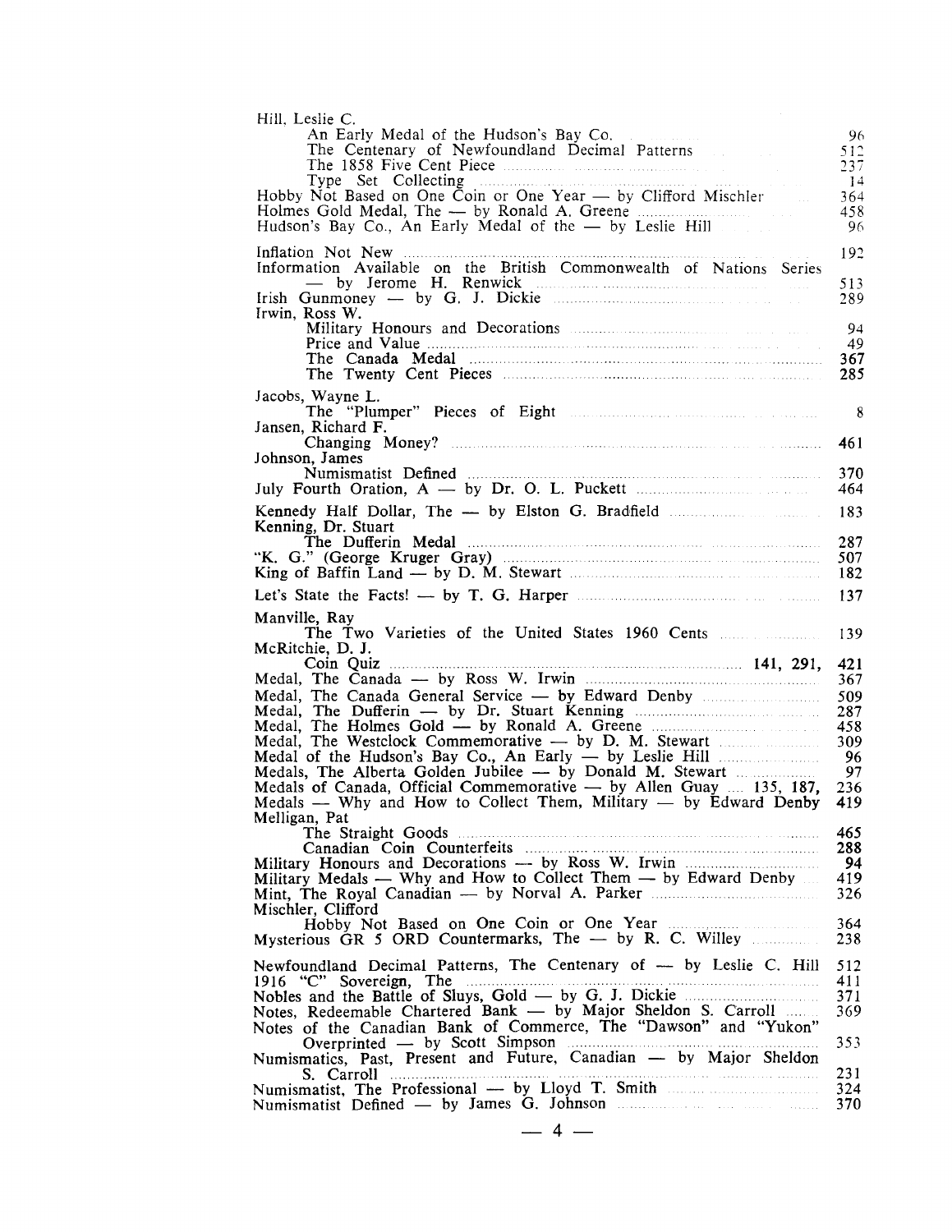| Obverse-Reverse Question Aired<br>Official Commemorative Medals of Canada - by Allen Guay 135, 187.<br>Open Letter to Roll Accumulators, $An - by John Gray (Vcr.)$                                                                                                                                                                                                                                                                                                                                                         | 245<br>236<br>468.                                              |
|-----------------------------------------------------------------------------------------------------------------------------------------------------------------------------------------------------------------------------------------------------------------------------------------------------------------------------------------------------------------------------------------------------------------------------------------------------------------------------------------------------------------------------|-----------------------------------------------------------------|
| Parker, Norval A.<br>The Royal Canadian Mint<br>Patterns, The Centenary of Newfoundland Decimal — by Leslie C. Hill<br>"Plumper" Pieces of Eight, The — by Wayne L. Jacobs<br>Price and Value — by Ross W. Irwin<br>Price of Progress, The — by Murray G. Weston<br>Professional Numismatist, The — by Lloyd T. Smith<br>Puckett, Dr. O. L.                                                                                                                                                                                 | 326<br>512<br>- 8<br>49<br>95<br>324<br>464                     |
| Renwick, Jerome H.<br>Information Available on the British Commonwealth of Nations Series<br>Royal Canadian Mint, The — by Norval A. Parker                                                                                                                                                                                                                                                                                                                                                                                 | 513<br>326                                                      |
| Selling by Auction $-$ by J. E. Charlton $\ldots$<br>Shafer, Neil                                                                                                                                                                                                                                                                                                                                                                                                                                                           | 240<br>91                                                       |
| Simpson, Scott<br>The "Dawson" and "Yukon" Overprinted Notes of the Canadian Bank<br>of Commerce <b>communities</b> and the communities of commerce <b>communities</b> and the contract of communities of contract of contract of contract of contract of contract of contract of contract of contract of contract of contrac<br>Smith, Lloyd T.                                                                                                                                                                            | 353                                                             |
| Speculators — Bless Them, The — by Cleo Halle<br>Stewart, Donald M.                                                                                                                                                                                                                                                                                                                                                                                                                                                         | 324<br>411<br>186                                               |
| Sweeton, Alex M.                                                                                                                                                                                                                                                                                                                                                                                                                                                                                                            | 97<br>309<br>182<br>332<br>465                                  |
|                                                                                                                                                                                                                                                                                                                                                                                                                                                                                                                             | 239                                                             |
| Taler, The<br>Taylor, Sol<br>A Thumbnail Guide to the Grading of Canadian Coins<br>Thumbnail Guide to the Grading of Canadian Coins, A-by Sol Taylor<br>Token Collector's Dilemma, The Plastic Token — by Ronald A. Greene<br>Tokens of the Presbyterian Church in Canada, Communion — by Fred<br>Bowman 15, 54, 98, 143, 195, 243, 292, 336, 379, 425, 470<br>Two Varieties of the United States 1960 Cents, The - by Ray Manville<br>Type Set Collecting — by Leslie Hill <b>Election</b> Set Collecting — by Leslie Hill | 242<br>11<br>332<br>11<br>12<br>332<br>518<br>285.<br>139<br>14 |
| United States 1960 Cents, The Two Varieties of the $-$ by Ray Manville                                                                                                                                                                                                                                                                                                                                                                                                                                                      | 139                                                             |
| Werlich, Robert<br>Westlock Commemorative Medal, The - by D. M. Stewart<br>Weston, Murray G.<br>The Price of Progress<br>When a Baby Won a General Service Medal — by Edward Denby<br>Willey, R. C.                                                                                                                                                                                                                                                                                                                         | 9<br>309<br>95<br>51<br>511<br>238                              |
| <b>INSERTS</b><br>Library List — February                                                                                                                                                                                                                                                                                                                                                                                                                                                                                   |                                                                 |

Index for  $1963$  — February<br>
- 5 —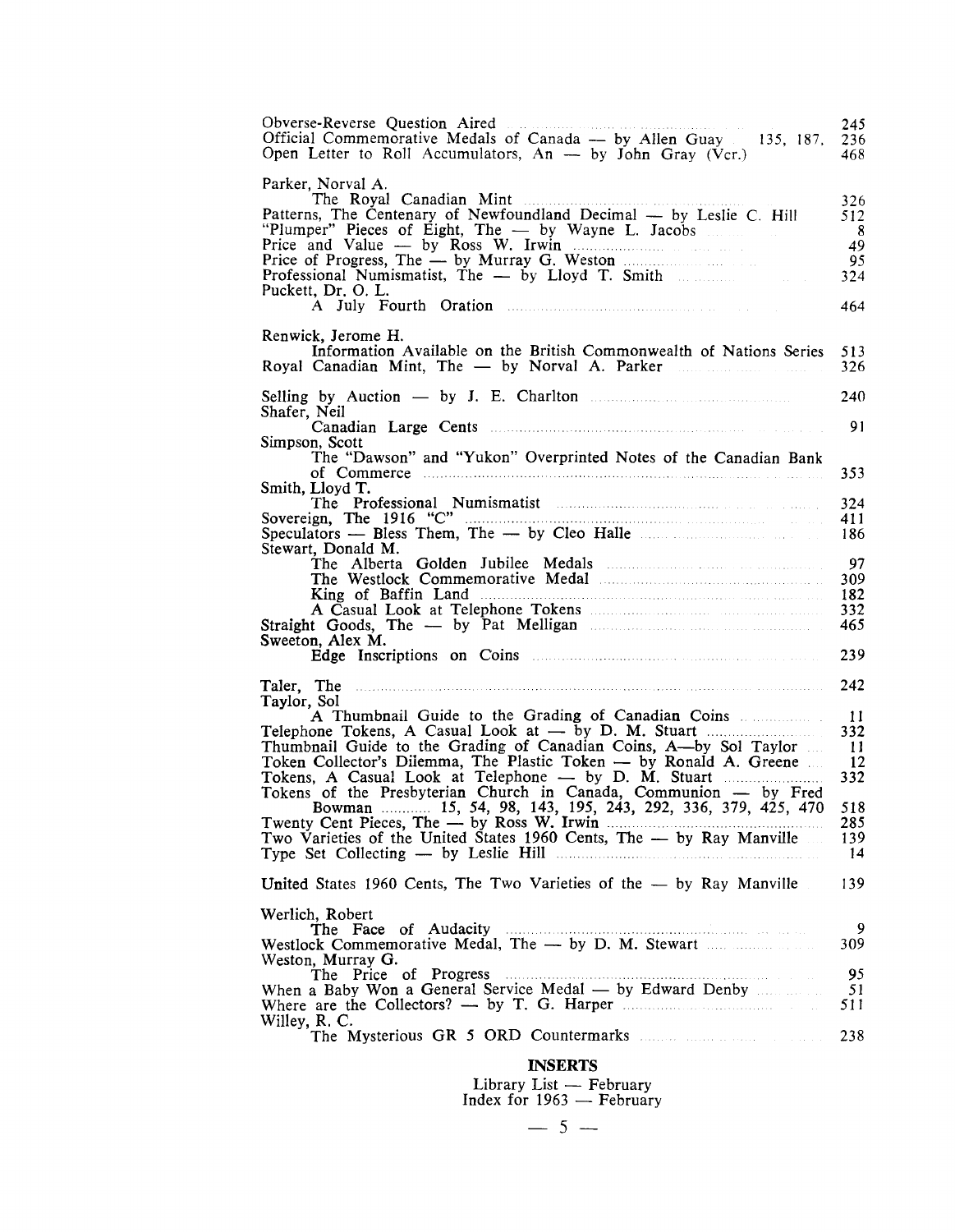# **THE CANADIAN NUMISMATIC JOURNAL**



*JnJex*

TO VOLUME 10, 1965

OFFICIAL PUBLICATION OF

THE CANADIAN NUMISMATIC ASSOCIATION

Enclosure with Vol. 11, No. 2 February, 1966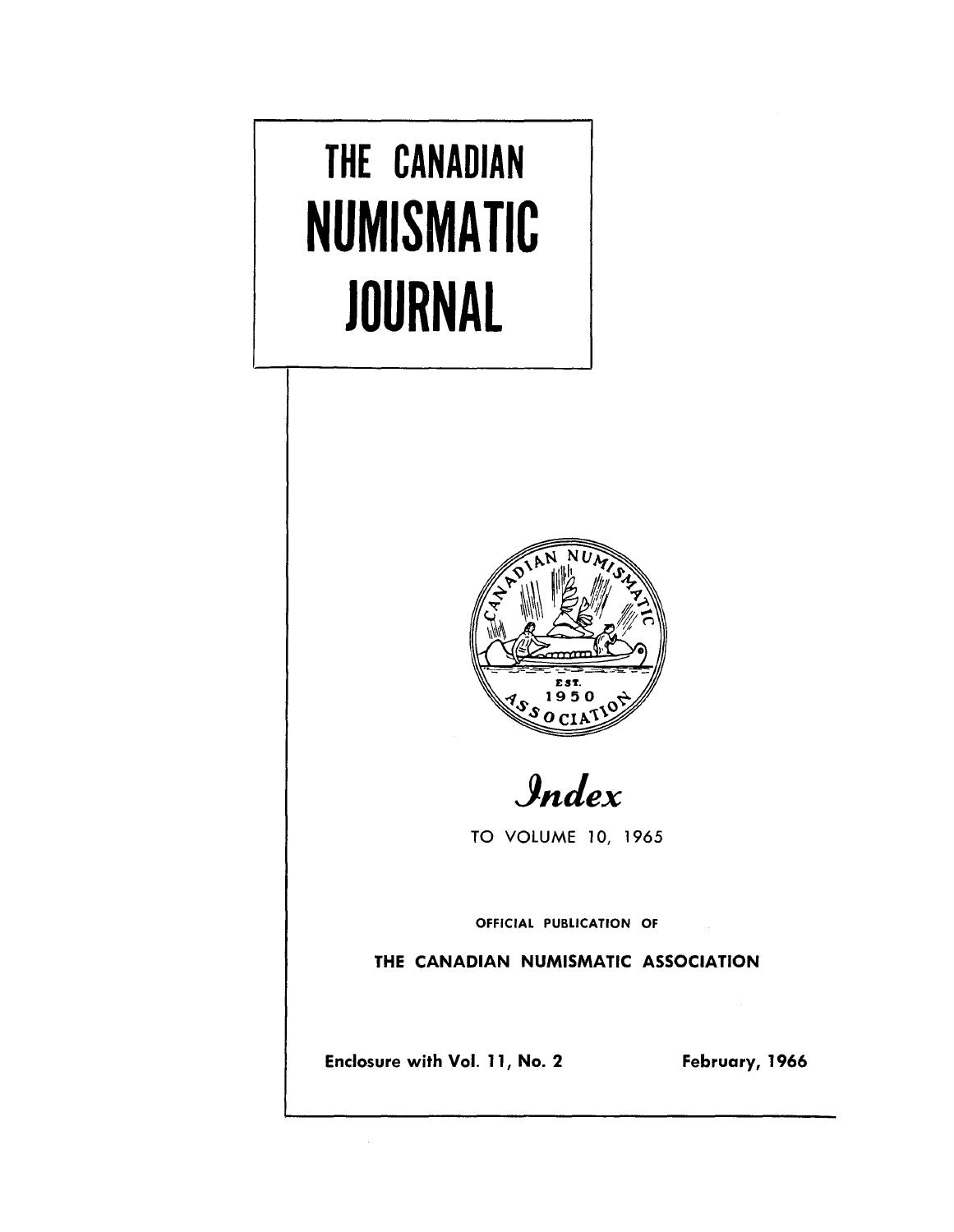### **KEY**

### to the page numbers given in this index

| $85 - 128$ March<br>129–176 April<br>$177 - 220$ May | $1 - 40$ January<br>$41 - 84$ February | $269 - 312$ July<br>$313 - 352$ August<br>393–436 October | 353-392 September<br>$437 - 476$ November |
|------------------------------------------------------|----------------------------------------|-----------------------------------------------------------|-------------------------------------------|
| 221—268 June                                         |                                        |                                                           | $477 - 520$ December                      |
|                                                      |                                        |                                                           |                                           |

### **INDEX**

**•**

|                                                                      | 232  |
|----------------------------------------------------------------------|------|
|                                                                      | 233  |
| Addenda To The Bibliography of Canadian Numismatics-R. C. Willey  93 |      |
|                                                                      | 283  |
|                                                                      | -368 |

### Beardshaw, Alan

British Columbia Numismatic Association Formed

|              | -96  |
|--------------|------|
|              | 329  |
|              |      |
| Bowman. Fred |      |
|              | - 51 |
|              | 445  |

442

### **BOOK REVIEWS**

 $\bar{z}$ 

| 468                                                                      |     |
|--------------------------------------------------------------------------|-----|
| A Guide to the Grading of Canadian Coins-Cecil S. Paul and               |     |
|                                                                          | 238 |
| 288                                                                      |     |
| American Colonial History Illustrated by Medals-W. C. Wyllys Betts       | 104 |
| 410<br>Canadian Monetary, Banking and Fiscal Development—R. Craig McIvor |     |
| Drowned Galleons off Florida Yield Spanish Gold—Kip Wagner               | 468 |
| Foreign Coins Struck at United States Mints—Charles G. Altz and          |     |
|                                                                          | 510 |
| Illustrated Guide to Chinese Cash Pieces of the Manchu Mints A.D.        |     |
|                                                                          | 18  |
| North American Currency—Grover C. Criswell, Jr.                          | 238 |
| Priced Catalogue of U.S. Colonial and Continental Currency-Ted N.        |     |
|                                                                          | 467 |
|                                                                          | 468 |
| Simplified Grading Guide For the Coins of Canada and Newfoundland,       |     |
| The---Hans Zoel                                                          | 410 |
| Sovereigns of the British Empire-Capt. J. J. Cullimore Allen OBE         | 468 |
|                                                                          | 288 |
| The Guide Book of Canadian Coins, Paper Currency and Tokens              |     |
| 1659-1965, Modern British Coins 1797-1965 Australian and New             |     |
|                                                                          | 238 |
| Trade Tokens of Saskatchewan And Their History-C. C. Tannahill           | 149 |
|                                                                          | 511 |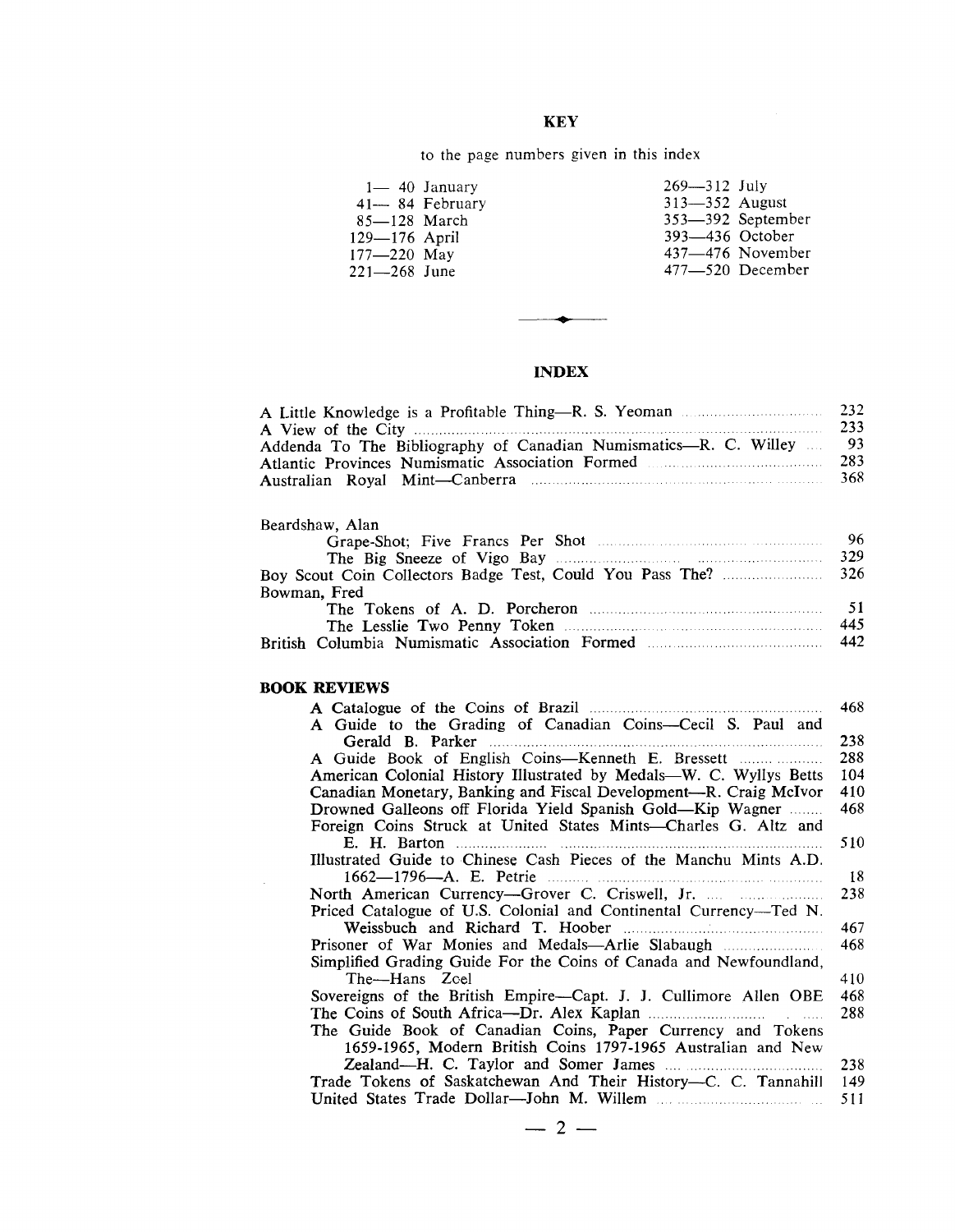|                                                                                                                                                                                                                                                                | 447        |
|----------------------------------------------------------------------------------------------------------------------------------------------------------------------------------------------------------------------------------------------------------------|------------|
|                                                                                                                                                                                                                                                                | 100        |
|                                                                                                                                                                                                                                                                | 320        |
|                                                                                                                                                                                                                                                                | 241        |
| Canadian Coins of the French Regime-Major Sheldon S. Carroll  399,                                                                                                                                                                                             | 441        |
| Canadian Memorial Cross-R. W. Irwin manufacturers and containing the Canadian Memorial                                                                                                                                                                         | 187        |
| Canadian Numismatic Research Society, The Transactions---R. C. Willey                                                                                                                                                                                          | 60         |
| Caron, Normand D.                                                                                                                                                                                                                                              |            |
|                                                                                                                                                                                                                                                                | 408        |
|                                                                                                                                                                                                                                                                | 485        |
| Carroll, Major Sheldon S.                                                                                                                                                                                                                                      |            |
|                                                                                                                                                                                                                                                                | 441<br>189 |
|                                                                                                                                                                                                                                                                | 484        |
|                                                                                                                                                                                                                                                                | 191        |
|                                                                                                                                                                                                                                                                | 284        |
| Clark, James W.                                                                                                                                                                                                                                                |            |
|                                                                                                                                                                                                                                                                | 285        |
| Coin Care—Normand D. Caron<br>a se a presenta de la caractería de la caractería de la caractería de la caractería de la caractería de la car<br>La caractería de la caractería de la caractería de la caractería de la caractería de la caractería de la carac | 408        |
| Coin Grading at Home and Overseas: Points to Watch-Paul Siggers                                                                                                                                                                                                | 446        |
|                                                                                                                                                                                                                                                                | 319        |
| Convention, C.N.A.—Montreal, 1965                                                                                                                                                                                                                              |            |
|                                                                                                                                                                                                                                                                | 367        |
|                                                                                                                                                                                                                                                                | 363        |
|                                                                                                                                                                                                                                                                | 364        |
|                                                                                                                                                                                                                                                                | 369        |
| Funds—General manufactured and the settlement of the settlement of the settlement of the settlement of the settlement of the settlement of the settlement of the settlement of the settlement of the settlement of the settlem                                 | 411        |
|                                                                                                                                                                                                                                                                | 412        |
|                                                                                                                                                                                                                                                                | 412        |
|                                                                                                                                                                                                                                                                | 364        |
|                                                                                                                                                                                                                                                                |            |
|                                                                                                                                                                                                                                                                | 365        |
|                                                                                                                                                                                                                                                                |            |
| Countermarked (Counterstamped) Canadian Coins and Tokens-Kenneth L.                                                                                                                                                                                            | 183        |
| Countermarked Canadian Coins and Tokens, Additional Notes On-T. A.                                                                                                                                                                                             |            |
|                                                                                                                                                                                                                                                                | 325        |
|                                                                                                                                                                                                                                                                | 359        |
| Craig, H. A.                                                                                                                                                                                                                                                   |            |
|                                                                                                                                                                                                                                                                | 361        |
|                                                                                                                                                                                                                                                                | 285        |
|                                                                                                                                                                                                                                                                |            |
|                                                                                                                                                                                                                                                                |            |
| Daniel, Forrest W.                                                                                                                                                                                                                                             |            |
|                                                                                                                                                                                                                                                                | 282        |
| Denby, Edward                                                                                                                                                                                                                                                  |            |
| Military General Service Medal (1793-1814) <b>Military</b> General Service Medal (1793-1814)                                                                                                                                                                   | 453        |
| Desaulniers, Don                                                                                                                                                                                                                                               |            |
|                                                                                                                                                                                                                                                                | 188        |
| Dickie, G. J.                                                                                                                                                                                                                                                  |            |
|                                                                                                                                                                                                                                                                | 367        |
|                                                                                                                                                                                                                                                                |            |
|                                                                                                                                                                                                                                                                |            |
|                                                                                                                                                                                                                                                                | 403        |
| English, William                                                                                                                                                                                                                                               |            |
|                                                                                                                                                                                                                                                                | 443        |
|                                                                                                                                                                                                                                                                |            |
|                                                                                                                                                                                                                                                                |            |
| Ferguson, J. Douglas                                                                                                                                                                                                                                           |            |
|                                                                                                                                                                                                                                                                | 405        |
| $-3-$                                                                                                                                                                                                                                                          |            |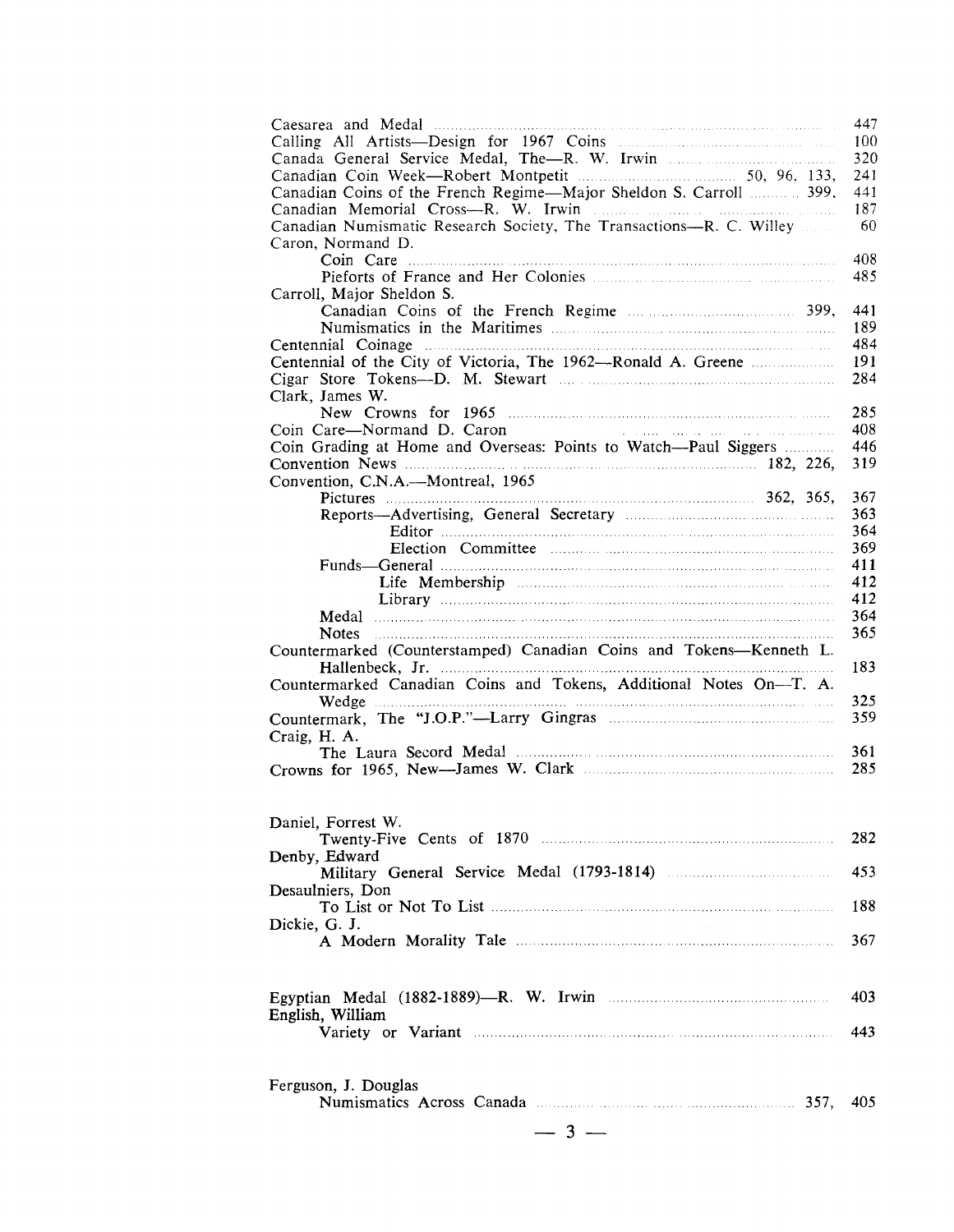| Garns, Elwood                                                                                                                                                                                                                                       | 97         |
|-----------------------------------------------------------------------------------------------------------------------------------------------------------------------------------------------------------------------------------------------------|------------|
| Gibbs, J.                                                                                                                                                                                                                                           |            |
| Sir Isaac Brock and the Brock Half-Pennies<br>Gingras, Larry                                                                                                                                                                                        | 13         |
|                                                                                                                                                                                                                                                     | 359        |
|                                                                                                                                                                                                                                                     | 482        |
| Grande Prairie Commemorative Token of 1964, The-Donald M. Stewart                                                                                                                                                                                   | 330        |
|                                                                                                                                                                                                                                                     | 96         |
| Greene, Ronald A.                                                                                                                                                                                                                                   | 191        |
|                                                                                                                                                                                                                                                     |            |
| Haffner, Sylvia                                                                                                                                                                                                                                     |            |
|                                                                                                                                                                                                                                                     | 185        |
| Hallenbeck, Kenneth L. Jr.,                                                                                                                                                                                                                         | 323        |
| Countermarked (Counterstamped) Canadian Coins and Tokens                                                                                                                                                                                            | 183        |
| Hazzard, Walter                                                                                                                                                                                                                                     |            |
| Gold In The Junk Pile?<br>.<br>2002 - La companya de la caractería de la manda de la caractería de la caractería de la caractería de la carac                                                                                                       | 482        |
| History of Canada In Money-William H. Kernohan  450, 451,<br>History Of Currency Used In Ontario-Reverend Orlo Miller                                                                                                                               | 452<br>228 |
| Horwood Tokens of Newfoundland, The-Stuart Kenning, M.D.                                                                                                                                                                                            | 231        |
|                                                                                                                                                                                                                                                     | 286        |
|                                                                                                                                                                                                                                                     |            |
| Information Please — Patrick Melligan <b>Matrician</b> Material Please and Please and Please and Please and Please and Please and Please and Please and Please and Please and Please and Please and Please and Please and Please an<br>Irwin, R. W. | 281        |
|                                                                                                                                                                                                                                                     | 320        |
|                                                                                                                                                                                                                                                     | 187        |
|                                                                                                                                                                                                                                                     | 403        |
|                                                                                                                                                                                                                                                     | 359        |
|                                                                                                                                                                                                                                                     |            |
| Kenning, M.D., Stuart                                                                                                                                                                                                                               |            |
|                                                                                                                                                                                                                                                     | 231        |
| Kernohan, William H.                                                                                                                                                                                                                                | 452        |
| Kromas, John A.                                                                                                                                                                                                                                     |            |
|                                                                                                                                                                                                                                                     | 137        |
| Kruger-Gray, George Edward-John A. Kromas                                                                                                                                                                                                           | 137        |
|                                                                                                                                                                                                                                                     | 361        |
|                                                                                                                                                                                                                                                     | 445        |
|                                                                                                                                                                                                                                                     | 185        |
|                                                                                                                                                                                                                                                     | 322        |
|                                                                                                                                                                                                                                                     | 449<br>448 |
|                                                                                                                                                                                                                                                     |            |
| Mao, K.O.                                                                                                                                                                                                                                           |            |
| The First Military Note Isued by the Nationalist Revolutionary Army                                                                                                                                                                                 |            |
| of China<br>Mather, Winifred                                                                                                                                                                                                                        | 143        |
|                                                                                                                                                                                                                                                     | 7          |
| Melligan, Patrick                                                                                                                                                                                                                                   |            |
|                                                                                                                                                                                                                                                     | 281        |
|                                                                                                                                                                                                                                                     | 279        |
| Military General Service Medals (1793-1814)-Edward Denby<br>Military Note Issued by the Nationalist Revolutionary Army of China, The                                                                                                                | 453        |
| $First-K. O. Mao$                                                                                                                                                                                                                                   | 143        |
|                                                                                                                                                                                                                                                     |            |
| $4 -$                                                                                                                                                                                                                                               |            |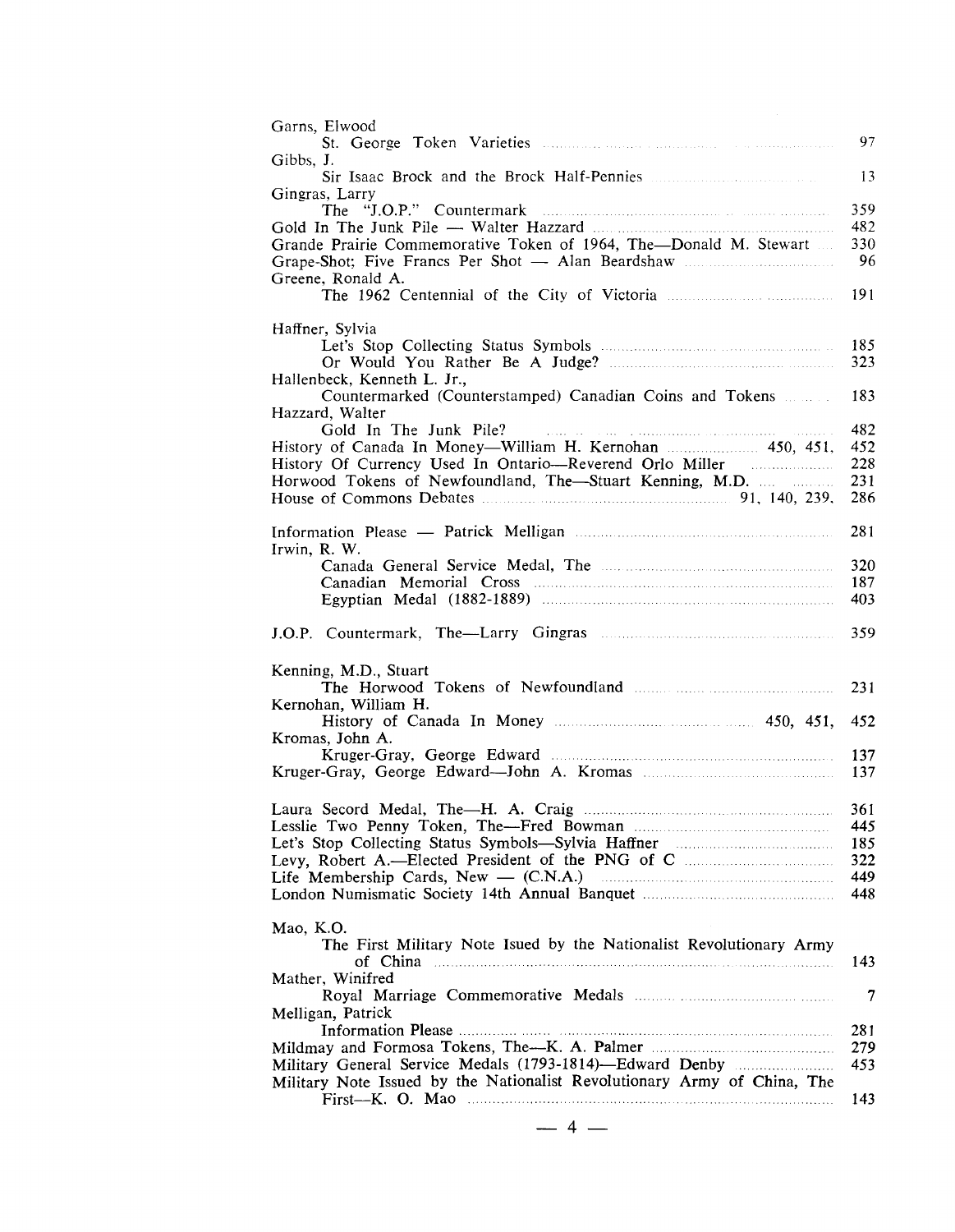| Miller, Reverend Orlo                                                                                    |     |
|----------------------------------------------------------------------------------------------------------|-----|
|                                                                                                          | 228 |
|                                                                                                          | 368 |
|                                                                                                          | 276 |
|                                                                                                          | 367 |
|                                                                                                          | 46  |
| Montpetit, Robert                                                                                        |     |
| Canadian Coin Week <b>Exercise 2018</b> 50, 96, 133,                                                     | 241 |
| <b>MEDALS</b>                                                                                            |     |
|                                                                                                          | 447 |
|                                                                                                          | 366 |
|                                                                                                          | 364 |
|                                                                                                          | 488 |
|                                                                                                          | 403 |
|                                                                                                          | 453 |
|                                                                                                          | 192 |
|                                                                                                          | -7  |
|                                                                                                          | 361 |
|                                                                                                          |     |
|                                                                                                          |     |
| McCabe, Larry                                                                                            |     |
|                                                                                                          | 146 |
|                                                                                                          |     |
|                                                                                                          | 285 |
|                                                                                                          | 327 |
|                                                                                                          | 235 |
|                                                                                                          | 123 |
|                                                                                                          | 405 |
|                                                                                                          | 189 |
|                                                                                                          |     |
|                                                                                                          |     |
|                                                                                                          | 273 |
|                                                                                                          | 234 |
| Or Would You Rather Be A Judge?-Sylvia Haffner                                                           | 323 |
|                                                                                                          |     |
| Palmer, K. A.                                                                                            |     |
|                                                                                                          | 279 |
|                                                                                                          | 190 |
|                                                                                                          | 485 |
| Pittman, John J.                                                                                         | 489 |
| Potter, G. R. L.                                                                                         |     |
| Variations in Re-Engraved Dates of Canada's Large Cent of 1859                                           | 483 |
|                                                                                                          |     |
|                                                                                                          | 5   |
|                                                                                                          | 481 |
|                                                                                                          | 146 |
| Puckett, Dr. O. L.                                                                                       |     |
| Paper Money                                                                                              | 190 |
|                                                                                                          | 57  |
|                                                                                                          |     |
| Royal Marriage Commemorative Medals-Winifred Mather                                                      | 7   |
|                                                                                                          |     |
|                                                                                                          |     |
| Sargent, Tom                                                                                             |     |
| Some Medals Commemorated Victories that Weren't <b>Marken</b> Medals Commemorated Victories that Weren't | 488 |
|                                                                                                          | 319 |
| Siggers, Paul                                                                                            |     |
| Coin Grading at Home and Overseas: Points to Watch                                                       | 446 |
|                                                                                                          | 13  |
|                                                                                                          | 58  |
|                                                                                                          |     |
| $-5-$                                                                                                    |     |